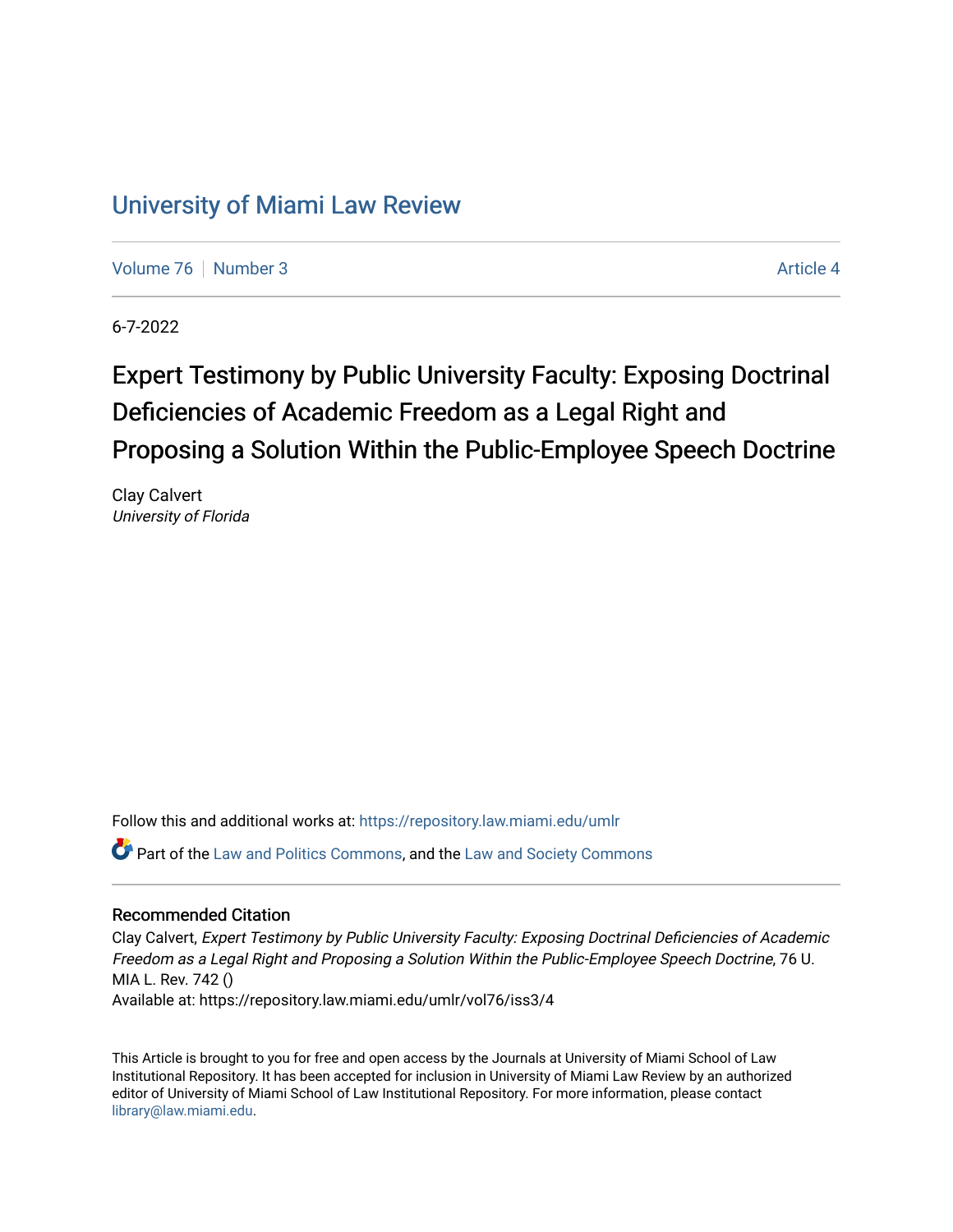## **Expert Testimony by Public University Faculty: Exposing Doctrinal Deficiencies of Academic Freedom as a Legal Right and Proposing a Solution Within the Public-Employee Speech Doctrine**

### CLAY CALVERT[\\*](#page-1-0)

*When the University of Florida ("UF") prohibited three professors in 2021 from serving as expert witnesses in a lawsuit filed against the State of Florida, the decision sparked a national debate about academic freedom and free speech at public universities. The professors also sued UF in federal court in Austin v. University of Florida Board of Trustees alleging a violation of their First Amendment rights. This Article asserts that the constitutional doctrine of academic freedomissadly deficient forresolving such lawsuits. The Article explains, instead, that the public-employee speech doctrine provides the appropriate framework for analyzing cases filed by public university professors who are barred from testifying as experts in litigation where the state affiliated with the professors' university is a defendant. The Article avers, however, that this should not renderirrelevant the constitutional value of academic freedom when courts examine such cases under the public-employee speech doctrine. Indeed, the Article contends that academic freedom should be treated as a substantial interest that must be balanced*

<span id="page-1-0"></span>Professor of Law, Brechner Eminent Scholar in Mass Communication and Director of the Marion B. Brechner First Amendment Project at the University of Florida in Gainesville, Fla. B.A., 1987, Communication, Stanford University; J.D. (Order of the Coif), 1991, McGeorge School of Law, University of the Pacific; Ph.D., 1996, Communication, Stanford University. The views and arguments expressed in this Article are those of its author, not the University of Florida, its board of trustees, or its administration.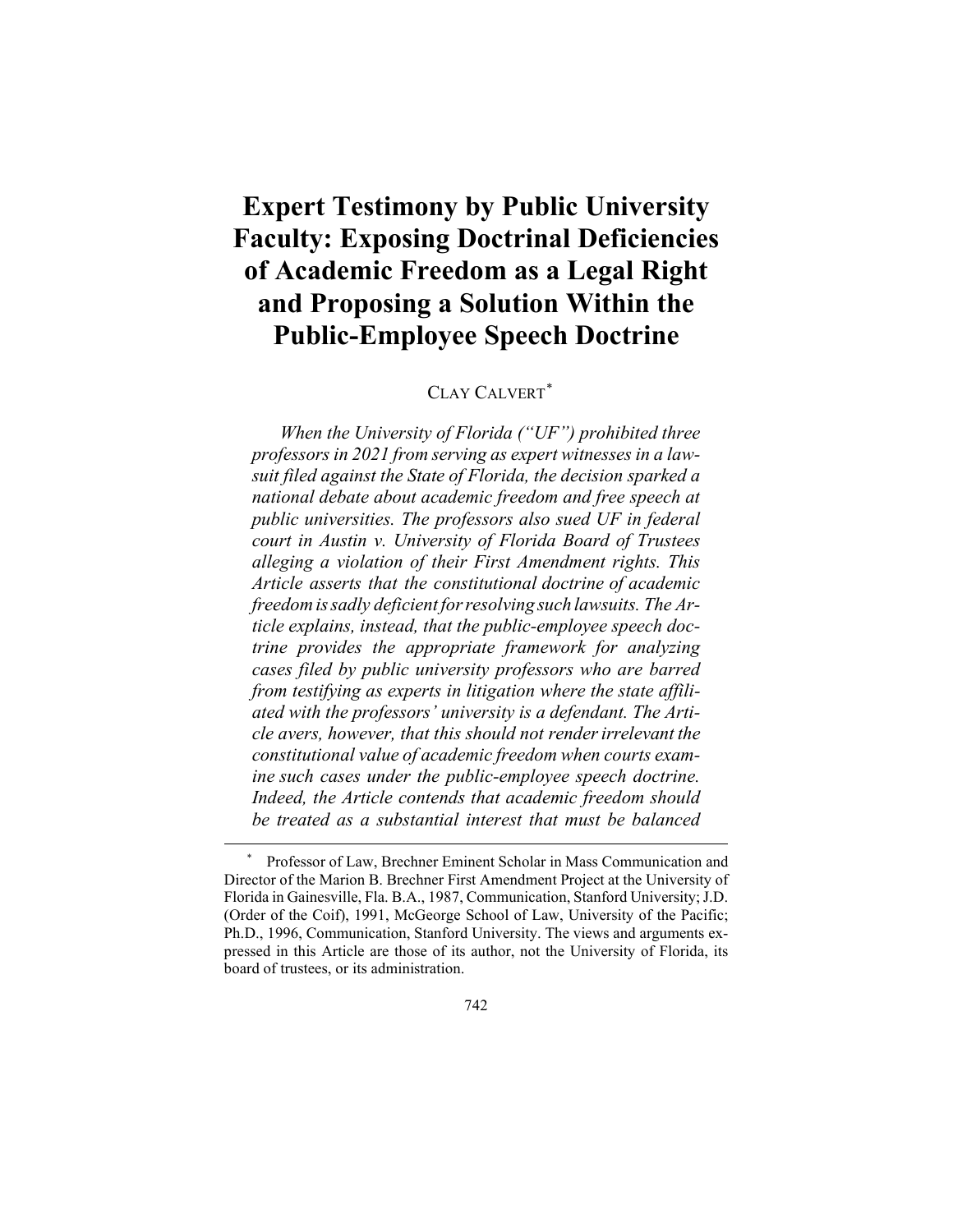*against a university's rationale for blocking expert-witness testimony. Importing academic freedom into the public-employee speech framework in this manner serves what former Yale Law School Dean Robert Post aptly calls "the value of democratic competence."*

| I. DOCTRINAL PROBLEMS PLAGUING ACADEMIC FREEDOM             |  |
|-------------------------------------------------------------|--|
| WHEN ANALYZING EXPERT-WITNESS LAWSUITS747                   |  |
| II. HOW THE PUBLIC-EMPLOYEE SPEECH DOCTRINE GOVERNS         |  |
|                                                             |  |
| III. INJECTING ACADEMIC FREEDOM INTO THE <i>PICKERING</i> - |  |
| CONNICK FRAMEWORK AS A SUBSTANTIAL INTEREST756              |  |
|                                                             |  |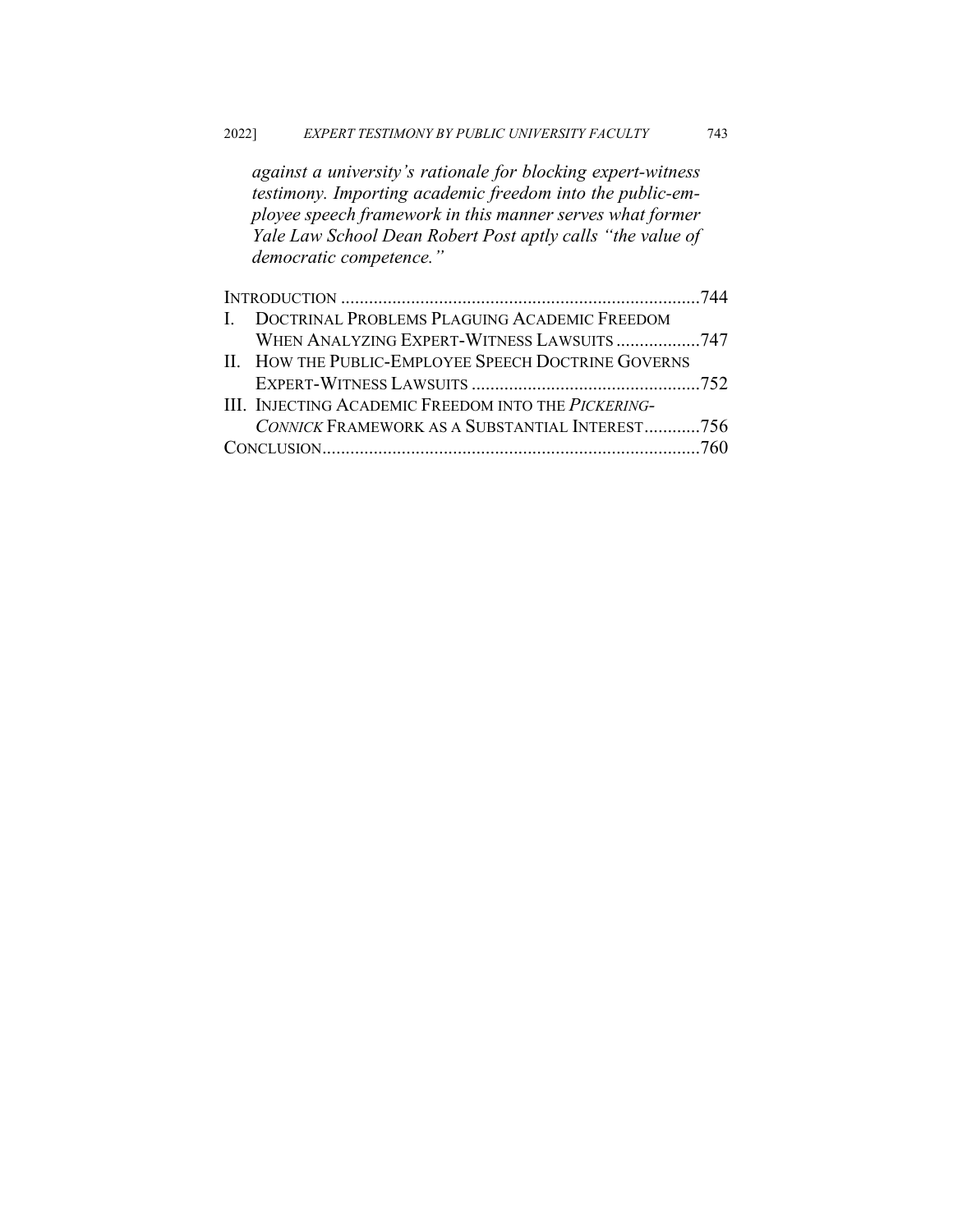#### **INTRODUCTION**

The University of Florida ("UF") garnered extensive negative publicity in late 2021 after banning—due to alleged conflict-of-interest concerns—three political science professors from testifying as expert witnesses in litigation against the State of Florida.<sup>[1](#page-3-0)</sup> To wit, *The New York Times* deemed UF's prohibition "an extraordinary limit on speech that raises questions of academic freedom and First Amendment rights."[2](#page-3-1) Similarly, *The Washington Post* characterized

asked UF's Conflicts of Interest Office to reverse the decisions on recent requests by UF employees to serve as expert witnesses in litigation in which the state of Florida is a partyand to approve the requests regardless of personal compensation, assuming the activity ison their own time without using university resources.

<span id="page-3-0"></span><sup>&</sup>lt;sup>1</sup> The underlying litigation in which the professors sought to testify challenges the constitutionality of various facets of a new Florida statute affecting voters' rights. *See* Class Action Complaint for Injunctive and Declaratory Relief at 75, Fla. Rising Together v. Leed, No. 4:21-cv-00201 (N.D. Fla. May 17, 2021) ("The Secure Drop Box Restriction, the Vote-By-Mail Application Restriction, and the Line Warming Restriction violate the Fourteenth Amendment to the United States Constitution because they were purposefully enacted and operate to deny, abridge, or suppress the right to vote of otherwise eligible voters on account of race or color."). The University of Florida initially explained that it denied the requests of Professors Daniel Smith, Michael McDonald, and Sharon Austin because they were "undertak[ing] outside paid work thatis adverse to the university's interests as a state of Florida institution." Press Release, Univ. of Fla., University Statement on Academic Freedom and Free Speech (Oct. 30, 2021), http://statements.ufl.edu/statements/2021/october/university-statement-on-academic-freedom-and- free-speech.html. Following intense criticism, UF changed its stance and permitted the professors to testify, with UF President Kent Fuchs stating that he had:

Press Release, Kent Fuchs, President, Univ. of Fla., Message from President Fuchs—Outside Activities By UF Employees Involving Litigation in Which the State of Florida Is a Party (Nov. 5, 2021), http://statements.ufl.edu/statements/ 2021/november/message-from-president-fuchs---outside-activities-by-uf-employ ees-involving-litigation-in-which-the-state-of-florida-is-a-party---.html; *see* Michael Wines, *University of Florida Reverses Course to Allow Professors to Testify Against State*, N.Y. TIMES (Nov. 5, 2021), https://www.nytimes.com/ 2021/11/05/us/voting-rights-florida-professors-testify.html ("Acceding to a storm of protest, the University of Florida abandoned efforts . . . to keep three political science professors from testifying in a voting-rights lawsuit against the administration of Gov. Ron DeSantis.").

<span id="page-3-1"></span><sup>2</sup> Michael Wines, *Florida Bars State Professors From Testifying in Voting Rights Case*, N.Y. TIMES (Oct. 29, 2021), https://www.nytimes.com/2021/11/05/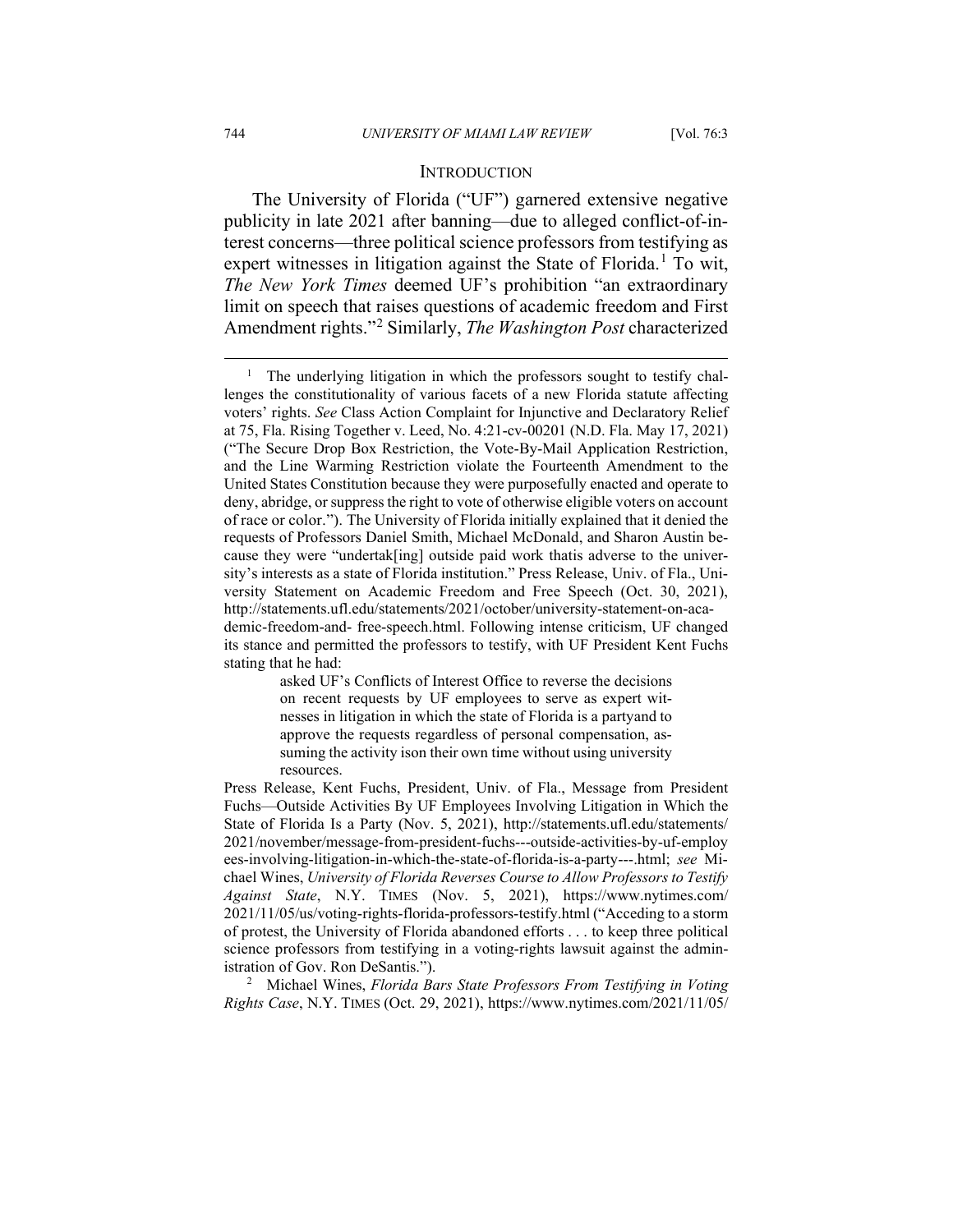the restriction as prompting "sharp concerns about academic freedom and free speech."[3](#page-4-0) *The Wall Street Journal*, in turn, reported that Democratic lawmakers from the Sunshine State, as well as professors nationwide, wrote to UF President Kent Fuchs "voicing concern over academic freedom and free-speech rights."[4](#page-4-1) Indeed, when the aggrieved professorial trio sued UF in federal court in November 2021 in *Austin v. University of Florida Board of Trustees*, their complaint rebuked the institution for violating "foundational principles of academic freedom and free speech."[5](#page-4-2)

What is striking about all four quotations above, as well as a letter from two members of the U.S. House of Representatives

us/voting-rights-florida-professors-testify.html. The First Amendment to the U.S. Constitution provides, in relevant part, that "Congress shall make no law . . . abridging the freedom of speech, or of the press." U.S. CONST. amend. I. The Free Speech and Free Press Clauses were incorporated nearly 100 years ago through the Fourteenth Amendment Due Process Clause as fundamental liberties applicable for governing the actions of state and local government entities and officials. Gitlow v. New York, 268 U.S. 652, 666 (1925).

<span id="page-4-0"></span><sup>3</sup> Andrew Jeong, *University of Florida Bars Faculty Members From Testifying in Voting Rights Lawsuit AgainstDeSantis Administration*, WASH. POST (Oct. 30, 2021, 4:25 AM), https://www.washingtonpost.com/nation/ 2021/10/30/florida-voting-rights-desantis-lawsuit/.

<span id="page-4-1"></span><sup>4</sup> Jennifer Calfas, *University of Florida Professors Allege School Leaders Violated First Amendment Rights*, WALL ST. J. (Nov. 5, 2021, 9:46 PM), https[://ww](http://www.wsj.com/articles/university-of-florida-professors-allege-school-)w.wsj.com/articles/university-of-florida-professors-allege-school-lead ers-violated-first-amendment-rights-11636163208.

<span id="page-4-2"></span><sup>&</sup>lt;sup>5</sup> Complaint at 2, Austin v. Univ. of Fla. Bd. of Trs., 2022 WL 195612 (N.D. Fla. Jan. 21, 2022) (No. 1:21-CV-00184). An amended complaint in *Austin* was filed shortly later, adding three more plaintiffs, one of whom—Jeffrey Goldhagen, a professor of pediatrics—also alleged being denied the right to testify as an expert witness, but in a different lawsuit challenging an executive order by Florida Governor Ron DeSantis banning mask mandates in public schools. *See* Amended Complaint at 12–14, Austin v. Univ. of Fla. Bd. of Trs., 2022 WL 195612 (N.D. Fla. Jan. 21, 2022) (No. 1:21-CV-00184). The other two plaintiffs added to the amended complaint, Teresa J. Reid and Kenneth B. Nunn, are professors at UF's Levin College of Law. *Id.* at 4–5. They contended that UF prevented them from listing their institutional affiliation with UF when they signed on to a friend-ofthe-court brief in a lawsuit challenging a state statute that "requires Florida citizens who have completed their sentence for felony convictions to pay any financial obligations included in their sentence before they can exercise their right to vote." *Id.* at 8. This Article focuses solely on expert testimony by public university professors in lawsuits in which a university's home state is a defendant and a state statute or constitutional provision is being challenged.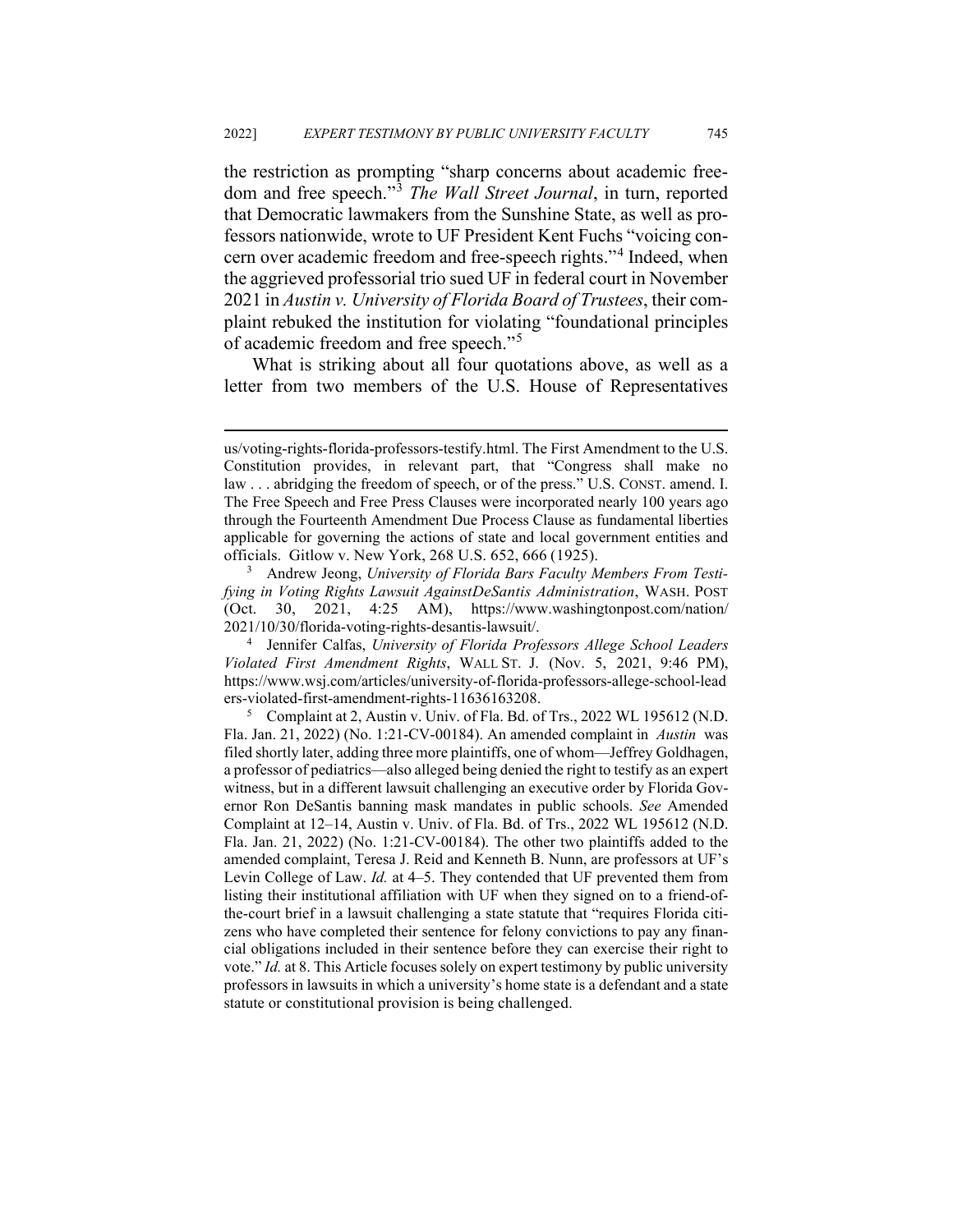launching a Congressional investigation into the matter in November 2021, is how closely they connect academic freedom with free speech, as if they were twin interests.<sup>[6](#page-5-0)</sup> Indeed, the U.S. Supreme Court has suggested that academic freedom implicitly resides in the First Amendment as a matter of "special concern."<sup>[7](#page-5-1)</sup>

This Article, however, asserts in Part I that academic freedom as a constitutional right—although it can be viewed alternatively as a professional norm[8](#page-5-2) —is doctrinally deficient for resolving in-court fights over whether a public university may lawfully bar its professors from testifying as experts in cases where the state affiliated with

<span id="page-5-0"></span><sup>6</sup> *See* Letter from H. Comm. on Oversight and Reform, 117th Cong., to Dr. Wesley Kent Fuchs, President, Univ. of Fla., at 2 (Nov. 18, 2021), https://oversight.house.gov/sites/democrats.oversight.house.gov/files/2021-11-18.JR%20D WS%20to%20Fuchs-UF%20re%20Academic%20Freedoms.pdf ("We are . . . concerned that, possibly due to pressure from trustees, politicians, or others, UF has adopted and enforced a conflicts policy that undermines the academic and free speech values that are essential to American higher education.").

<span id="page-5-1"></span><sup>7</sup> Regents of the Univ. of Cal. v. Bakke, 438 U.S. 265, 312 (1978). Dean Rodney Smolla points out that this phrasing by Justice Lewis Powell in *Bakke* of academic freedom being a matter of "special concern" to the First Amendment is not the same thing as identifying it as a distinct constitutional right. *See* Rodney A. Smolla, Fisher v. University of Texas: *Who Put the Holes in "Holistic"?*, 9 DUKE J. CONST. L. & PUB. POL'Y 31, 55 (2013) ("Powell did not actually say, of course, that academic freedom was a freestanding constitutional right guaranteed in the First Amendment, with distinct content and meaning, different from the rights of freedom of speech or freedom of assembly that actually *are* enumerated in the First Amendment.").

<span id="page-5-2"></span><sup>8</sup> WILLIAM A. KAPLIN & BARBARA A. LEE, THE LAW OF HIGHER EDUCATION: STUDENT VERSION 288 (5th ed. 2014). ("The professional concept of academic freedom finds its expression in the professional norms of the academy, which are in turn grounded in academic custom and usage. The most recognized and most generally applicable professional norms are those promulgated by the American Association of University Professors."); *see* Paul Horwitz, Grutter*'s First Amendment*, 46 B.C. L. REV. 461, 481 (2005) (asserting that professional academic freedom involves "the understanding of academic freedom that exists outside the courts," while constitutional academic freedom pertains to "the constitutional understanding of academicfreedom as a First Amendment value"); Sara E. Gross Methner, *A Catholic University Approach to Campus Speech: Using Constitutional Academic Freedom to Hold the Tension of Free Speech, Inclusive Diversity, and University Identity*, 15 U. ST. THOMAS L.J. 358, 372 (2019) (noting that "academic freedom developed as a professional norm of academia and not as a legal right"). A discussion of professional academic freedom is beyond the scope of this Article.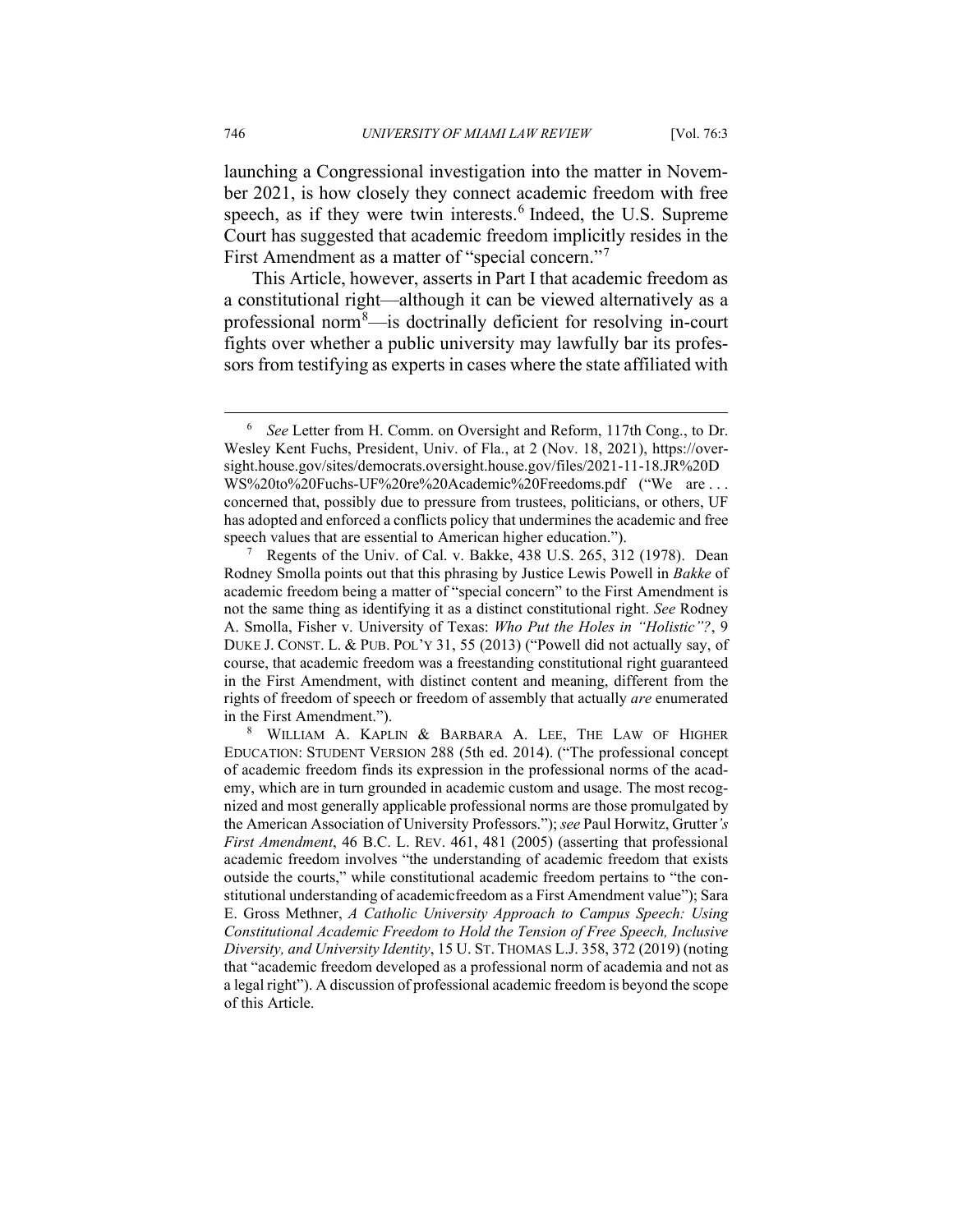that university is a defendant.<sup>[9](#page-6-0)</sup> The Article then explains in Part II that the Supreme Court's more firmly established public-employee speech doctrine provides the appropriate framework for analyzing such lawsuits.<sup>[10](#page-6-1)</sup> That conclusion is somewhat unremarkable, of course, because public university professors are government em-ployees.<sup>[11](#page-6-2)</sup>

Applying the public-employee speech doctrine, however, should not render nugatory the constitutional value of academic freedom when courts examine expert-witness testimony lawsuits. Instead, Part III avers that academic freedom should be factored into the public-employee speech doctrine analysis as a substantial interest that must be balanced against a public university's rationale for blocking faculty from testifying.<sup>[12](#page-6-3)</sup> Importing academic freedom into this analysis as a substantial interest, Part III contends what former Yale Law School Dean Robert Post calls "the value of democratic competence."[13](#page-6-4) Finally, the Article concludes in Part IV by calling on courts to meld academic freedom into the public-employee speech doctrine in this manner in future cases, such as *Austin v. University of Florida Board of Trustees*. [14](#page-6-5)

#### I. DOCTRINAL PROBLEMS PLAGUING ACADEMIC FREEDOM WHEN ANALYZING EXPERT-WITNESS LAWSUITS

Publicly framing a battle against a ban on professorial expertwitness testimony as a righteous fight for academic freedom may be a winning formula in the court of public opinion, but academic freedom provides a decidedly inadequate legal doctrine for prevailing in a court of law.[15](#page-6-6) The author of this Article arrived at that conclusion

<sup>9</sup> *See infra* Part I.

<sup>10</sup> *See infra* Part II.

<span id="page-6-2"></span><span id="page-6-1"></span><span id="page-6-0"></span><sup>11</sup> *See* Buchanan v. Alexander, 919 F.3d 847, 853 (5th Cir. 2019) ("Public university professors are public employees.").

<sup>12</sup> *See infra* Part III.

<span id="page-6-4"></span><span id="page-6-3"></span><sup>13</sup> ROBERT C. POST, DEMOCRACY, EXPERTISE AND ACADEMIC FREEDOM: A FIRST AMENDMENT JURISPRUDENCE FOR THE MODERN STATE 62 (2012).

<sup>&</sup>lt;sup>14</sup> *See infra* Conclusion.<br><sup>15</sup> Publicly framing the

<span id="page-6-6"></span><span id="page-6-5"></span>Publicly framing the battle as about saving academic freedom may prove successful for professors in the court of public opinion because, as Professor Frederick Schauer points out, "most American academics believe that academic freedom is important, that there is a right to it, and that the right to academic freedom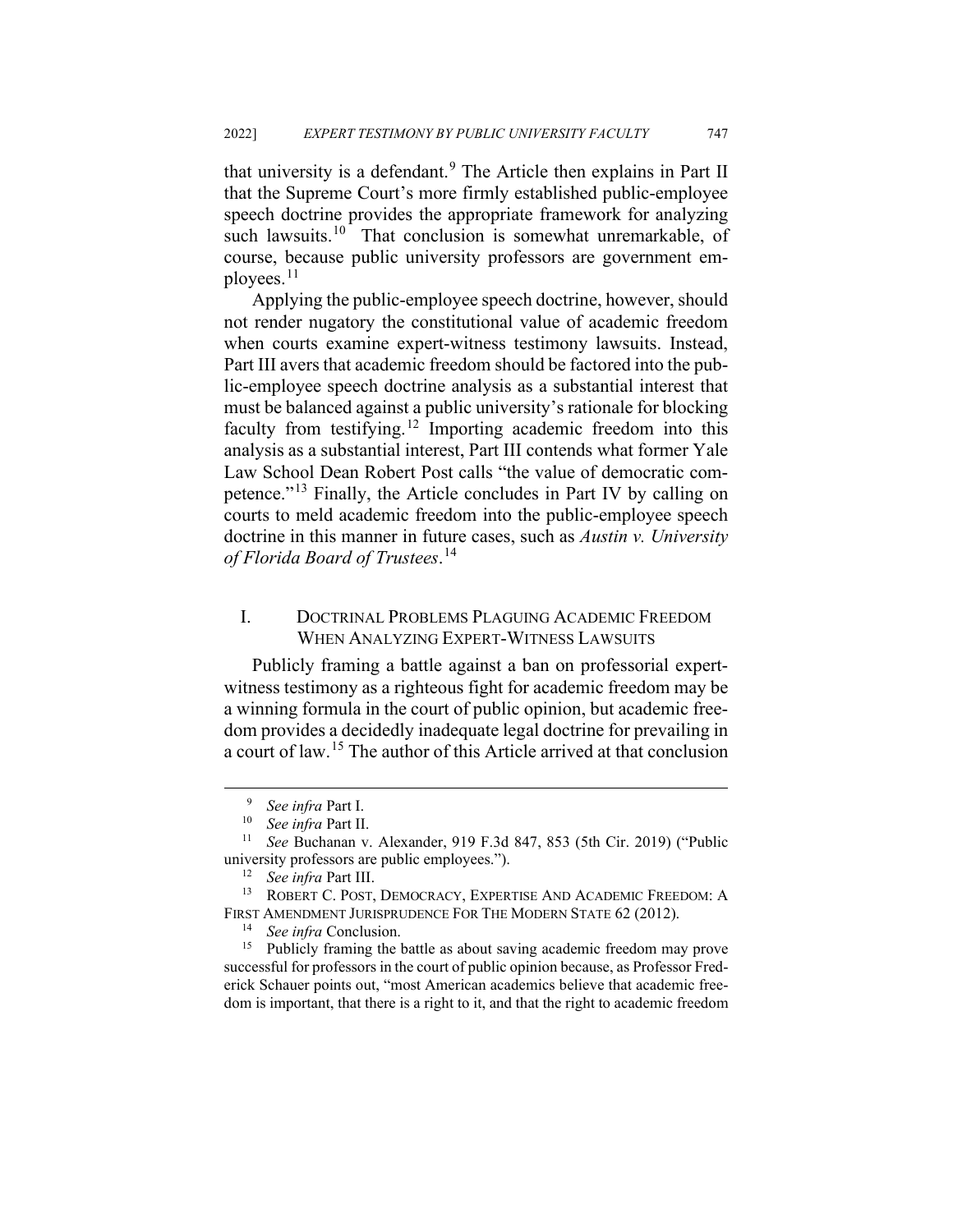while conducting research as a member of a seven-person task force appointed by UF President Kent Fuchs in November 2021 to "make a recommendation . . . on how UF should respond when employees request approval to serve as expert witnesses in litigation in which their employer, the state of Florida, is a party."<sup>[16](#page-7-0)</sup>

Why is the constitutional doctrine of academic freedom illsuited for resolving lawsuits such as *Austin* over conflict-of-interest bans on expert testimony by public university professors? There are multiple reasons. First, scholars overwhelmingly agree that academic freedom, as a legal right and doctrine, is both weak and muddled.[17](#page-7-1) For example, the abovementioned Robert Post explains that "the doctrine of academic freedom stands in a state of shocking dis-array and incoherence."<sup>[18](#page-7-2)</sup> Similarly, Professor Aziz Huq asserts that it has "scant analytic heft"<sup>[19](#page-7-3)</sup> and that "the Supreme Court's record on academic freedom is thin."[20](#page-7-4) Dean Donald Weidner once rather wryly wrote that while "many assume that academic freedom is based in law, no one is quite sure what that law is."<sup>[21](#page-7-5)</sup> Finally, as

<span id="page-7-0"></span><sup>16</sup> *See* Press Release, Kent Fuchs, President, Univ. of Fla., Message from President Fuchs—Outside Activities By UF Employees Involving Litigation In Which the State of Florida Is a Party (Nov. 5, 2021), https://statements.ufl.edu/statements/2021/november/message-from-president-fuchs---outside-activities-by-uf-employees-involving-litigation-in-which-the-state-of-florida-is-a-party---html (listing author Clay Calvert as a member of the task force and setting for the task force's charge). The task force's recommendation was submitted on November 21, 2021, to Fuchs and can be found online. *See* TASK FORCE ON OUTSIDE ACTIVITIES, FINAL REPORT 1 (Nov. 21, 2021), https://fora. aa.ufl.edu/docs/147/Final%20Report.pdf (Univ. of Fla.).

has constitutional status." Frederick Schauer, *Is There a Right to Academic Freedom?*, 77 U. COLO. L. REV. 907, 907 (2006); *see also* Robert M. Entman, *Framing: Toward Clarification of a Fractured Paradigm*, 43 J.COMMC'N 51, 52 (1993) ("To frame is to *select some aspects of a perceived reality and make them more salient in a communicating text, in such a way as to promote a particular problem definition, causal interpretation, moral evaluation, and/or treatment recommendation* for the item described.").

<span id="page-7-1"></span><sup>17</sup> *See infra* notes 18–22 and accompanying text (providing examples of scholars' views illustrating this point).

<sup>18</sup> POST, *supra* note 13, at 62.

<span id="page-7-3"></span><span id="page-7-2"></span><sup>19</sup> Aziz Huq, *Easterbrook on Academic Freedom*, 77 U. CHI. L. REV. 1055, 1055 (2010).

<sup>20</sup> *Id.* at 1057.

<span id="page-7-5"></span><span id="page-7-4"></span><sup>21</sup> Donald J. Weidner, *Bureaucracy and Distrust: Academic Freedom and the Obligation to Earn It*, 32 J. L. & EDUC. 445, 445 (2003).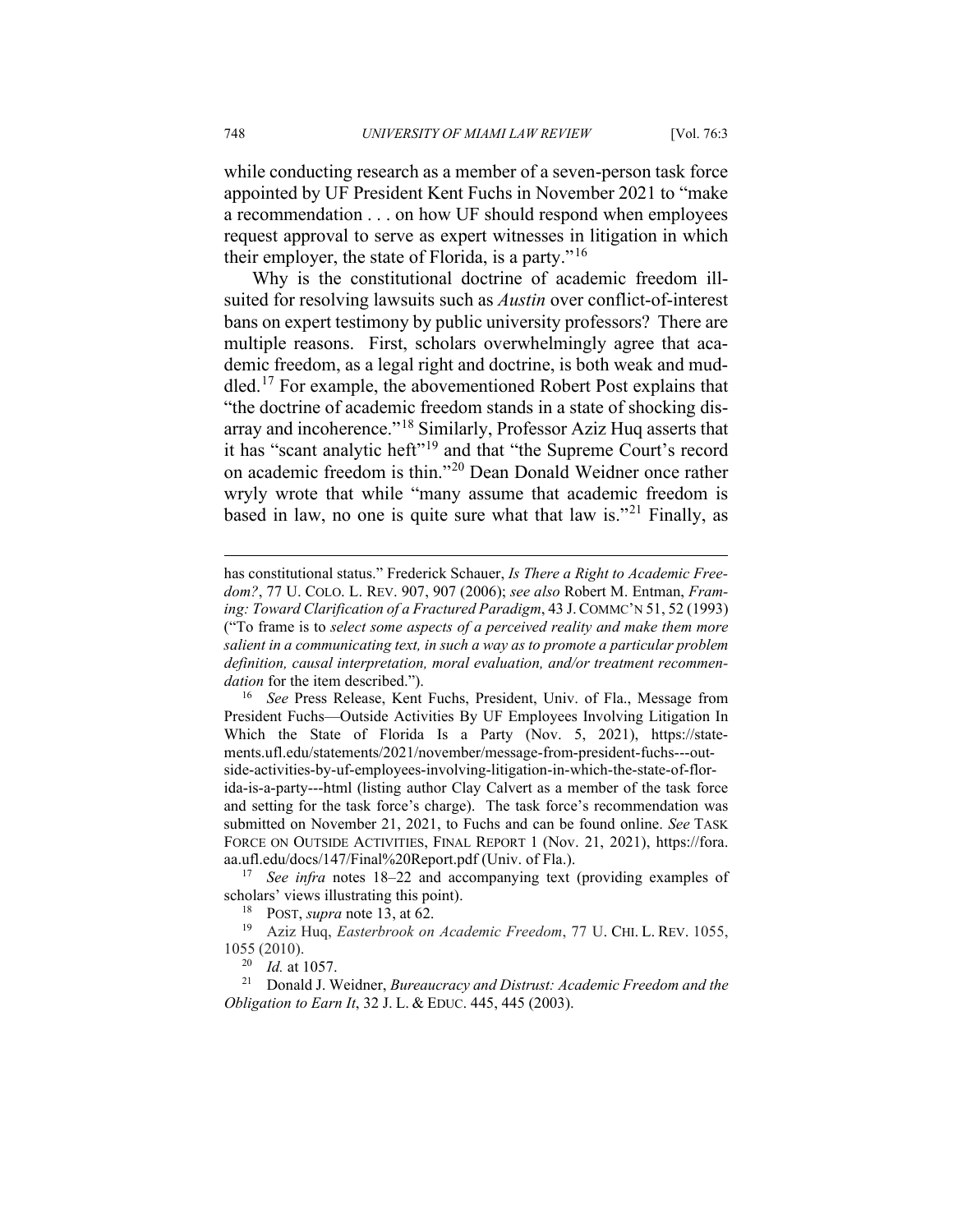Professor Alan Chen crisply encapsulates the situation, "the Supreme Court sporadically has made compelling statements about the importance of academic freedom, yet, it has been either unable or unwilling to develop a coherent framework for assessing the scope of constitutional academic freedom rights."[22](#page-8-0) In short, the constitutional doctrine of academic freedom is inchoate, even chaotic.

Beyond such doctrinal disorganization, a second problem for public university professors seeking to rely on a legal right of academic freedom is that at least two federal appellate courts—the Fourth and Sixth Circuits—have held that academic freedom is not an individual professor's right, but rather is an institutional right possessed by a college or university in its decision making.<sup>[23](#page-8-1)</sup> Put slightly differently by one commentator, the Fourth Circuit's 2000 decision in *Urofsky v. Gilmore*<sup>[24](#page-8-2)</sup> "essentially says that state university professors have no greater academic freedom rights under the First Amendment than any other state employees."<sup>[25](#page-8-3)</sup>

Academic freedom, when conceptualized as an unenumerated institutional right emanating from the First Amendment, centers on what Justice Lewis Powell once called"[t]he freedom of a university to make its own judgments as to education."[26](#page-8-4) More recently, in citing Justice Powell's observation, Justice Sandra Day O'Connor equated this institutional right with "a constitutional dimension,

<span id="page-8-0"></span><sup>22</sup> Alan K. Chen, *Germaneness and the Paradoxes of the Academic Freedom Doctrine*, 77 U. COLO.L.REV. 955, 959 (2006).

<span id="page-8-1"></span><sup>23</sup> *See* Urofsky v. Gilmore, 216 F.3d 401, 410 (4th Cir. 2000) ("to the extent the Constitution recognizes any right of 'academic freedom' above and beyond the First Amendment rights to which every citizen is entitled, the right inheres in the University, not in individual professors, and is not violated by the terms of the Act"); Johnson-Kurek v. Abu-Absi, 423 F.3d 590, 593 (6th Cir. 2005) (quoting approvingly the Fourth Circuit's holding in *Urofsky*).

<sup>24</sup> *See Urofsky*, 216 F.3d 401.

<span id="page-8-3"></span><span id="page-8-2"></span><sup>25</sup> Donald J. Weidner, *Thoughts on Academic Freedom:* Urofsky *and Beyond*, 33 U. TOL. L. REV. 257, 257 (2001).

<span id="page-8-4"></span><sup>26</sup> *Bakke*, 438 U.S. at 312. Justice Powell located this interest as flowing from the First Amendment, rather than being a standalone right. He wrote, "Academic freedom, though not a specifically enumerated constitutional right, long has been viewed as a special concern of the First Amendment." *Id.* at 312 (citing Sweezy v. New Hampshire, 354 U.S. 234, 263 (1957) (Frankfurter, J., concurring).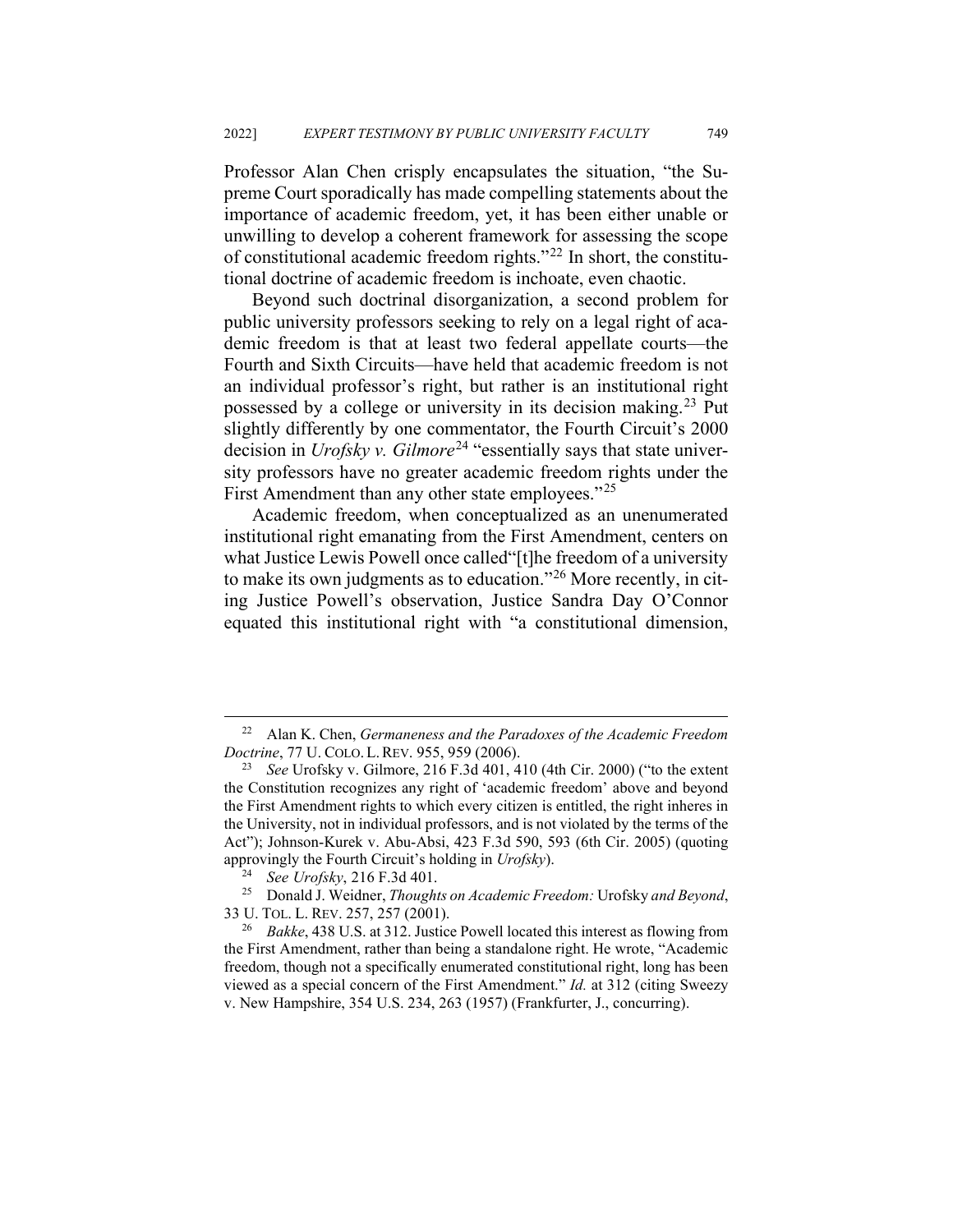grounded in the First Amendment, of educational autonomy."[27](#page-9-0) When academic freedom is viewed as an institutional right, it suggests that courts should afford deference to decisions made by colleges and universities regarding matters such as what is taught and how it is taught.  $28$ 

Another doctrinal roadblock further compounds problems for public university professors who invoke academic freedom as an individual constitutional right when seeking to testify as experts in lit-igation against their home states.<sup>[29](#page-9-2)</sup> Professor Michael Park recently wrote that "[the U.S. Supreme] Court has never recognized a First Amendment right of academic freedom reserved for the professoriate. Public university faculty must confront the hard reality that 'freedom' that comes with 'academic freedom' is perhaps more a professional norm than a special constitutional privilege."[30](#page-9-3) In other words, not only have two federal appellate courts explicitly concluded that an individual constitutional right of academic freedom does not exist, but the nation's highest court has never expressly acknowledged its existence.<sup>[31](#page-9-4)</sup>

Additionally, when the Supreme Court has spoken about the importance of individual academic freedom, it has focused on the value of protecting on-campus expression in the classroom, not on

<span id="page-9-0"></span><sup>27</sup> Grutter v. Bollinger, 539 U.S. 306, 329 (2003). *See also* Regents of Univ. of Mich. v. Ewing, 474 U.S. 214,226 n.12 (1985) (asserting that academic freedom thrives "on autonomous decision making by the academy itself").

<span id="page-9-1"></span><sup>28</sup> *See* Bd. of Regents of Univ. of Wis. Sys. v. Southworth, 529 U.S. 217, 237 (2000) (Souter, J., concurring) ("Our understanding of academic freedom has included not merely liberty from restraints on thought, expression, and association in the academy, but also the idea that universities and schools should have the freedom to make decisions about how and what to teach."); *see also* Patrick M. Garry, *When Legislatures Become the Ally of Academic Freedom: The First State Intellectual Diversity Statute and Its Effect onAcademic Freedom*, 71 S.C. L.REV. 175, 195 (2019) ("[S]ome have suggested that perhaps academic freedom should be viewed as a form of judicial deference given to academic institutions. Under this view, courts are commanded to give deference to the decisions of academic institutions regarding the academic mission and operation of those institutions").

<span id="page-9-2"></span><sup>29</sup> *See* Michael K. Park, *A Matter of Public Concern: The Case for Academic Freedom Rights of Public University Faculty*, 26 COMMC'N L. & POL'Y 32, 33 (2021).

<span id="page-9-4"></span><span id="page-9-3"></span><sup>30</sup> *Id.* at 51; *see also* Schauer, *supra* note 15, at 910 ("thestock of Supreme Court cases provides little support for a distinct individual right to academic freedom").

<sup>31</sup> *See* Park, *supra* note 29, at 51; *supra* notes 23–25 and accompanying text.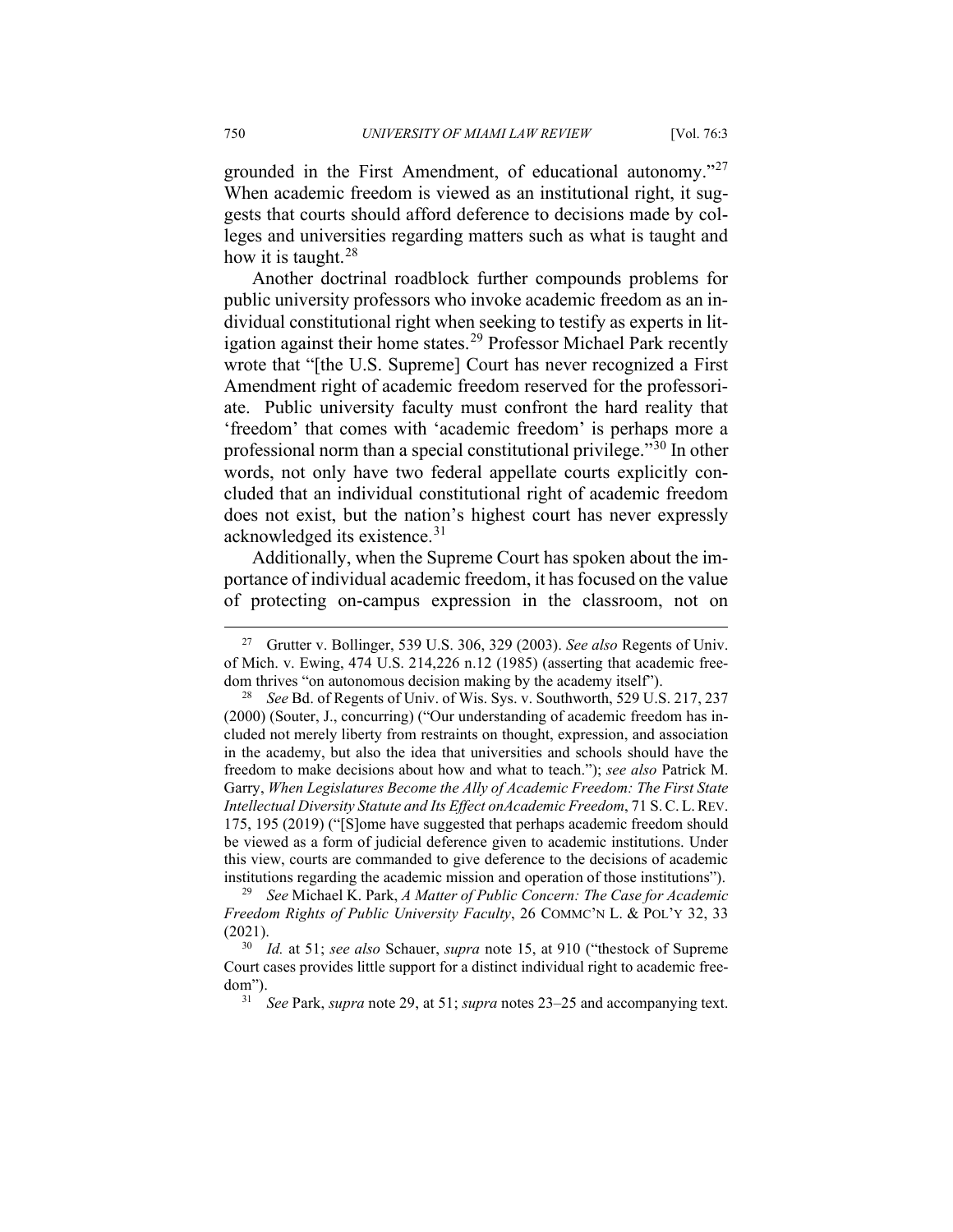privileging expert testimony by professors in courtrooms.[32](#page-10-0) For instance, in its 1967 decision in *Keyishian v. Board of Regents of the State University of New York*, the Court opined that academic freedom is "a special concern ofthe First Amendment, which does not tolerate laws that cast a pall of orthodoxy *over theclassroom*."[33](#page-10-1) It added there that "*[t]he classroom* is peculiarly the 'marketplace of ideas,"<sup>[34](#page-10-2)</sup> and the goal, in turn, is to expose the nation's future leaders to a "robust exchange of ideas."[35](#page-10-3) In brief, *Keyishian* casts academic freedom as a classroom-centric value.

A decade earlier, the Court asserted in *Sweezy v. New Hampshire*  that "[t]o impose any strait jacket upon the intellectual leaders *in* our colleges and universities would imperil the future of our Nation."[36](#page-10-4) Emphasis is added above by this Article's author to the geographicspecific word "in" because the Court could have—but did not opine that imposing a strait jacket upon the intellectual leaders *of*  such universities would imperil the country's future. In other words, "in" more closely cabins the scope of the Court's assertion than "of" would have; the semantics matter here.

In 1970, when "reaffirming this Nation's dedication to safeguarding academic freedom,"[37](#page-10-5) the Court in *Healy v. James* pushed out the geographic boundaries of this freedom slightly beyond the classroom, remarking that "[t]he college classroom *with its surrounding environs* is peculiarly the 'marketplace of ideas.'"<sup>[38](#page-10-6)</sup> In sum, to the extent that the Supreme Court has intimated that faculty possess a constitutional right of academic freedom when speaking, it is as an on-campus right planted within the sphere of a university.[39](#page-10-7) While the Court in cases such *Sweezy* and *Keyishian* certainly

<span id="page-10-7"></span><span id="page-10-6"></span><span id="page-10-5"></span><span id="page-10-4"></span>Rust v. Sullivan, 500 U.S. 173, 200 (1991) ("[T]he university is a traditional sphere of free expression so fundamental to the functioning of our society that the Government's ability to *control speech within that sphere* by means of

<sup>32</sup> *See* Park, *supra* note 29, at 34.

<sup>&</sup>lt;sup>33</sup> Keyishian v. Bd. of Regents, 385 U.S. 589, 603 (1967) (emphasis added).<br><sup>34</sup> Id (emphasis added): see Rodney A. Smolla. The Meaning of the "Mar-

<span id="page-10-3"></span><span id="page-10-2"></span><span id="page-10-1"></span><span id="page-10-0"></span><sup>34</sup> *Id.* (emphasis added); *see* Rodney A. Smolla, *The Meaning of the "Marketplace of Ideas" in FirstAmendment Law*, 24 COMMC'N L. & POL'Y 437 (2019) (addressing the marketplace of ideas metaphor in First Amendment jurisprudence).

<sup>35</sup> *Keyishian*, 385 U.S. at 603.

<sup>&</sup>lt;sup>36</sup> Sweezy v. New Hampshire, 354 U.S. 234, 250 (1957) (emphasis added).<br><sup>37</sup> Healy v. James, 408 U.S. 169, 180, 81 (1972).

<sup>&</sup>lt;sup>37</sup> Healy v. James, 408 U.S. 169, 180–81 (1972).<br><sup>38</sup> Id. at 180 (amphasis added) (quoting Kavishiqu

<sup>38</sup> *Id.* at 180 (emphasis added) (quoting *Keyishian*, 385 U.S. at 603).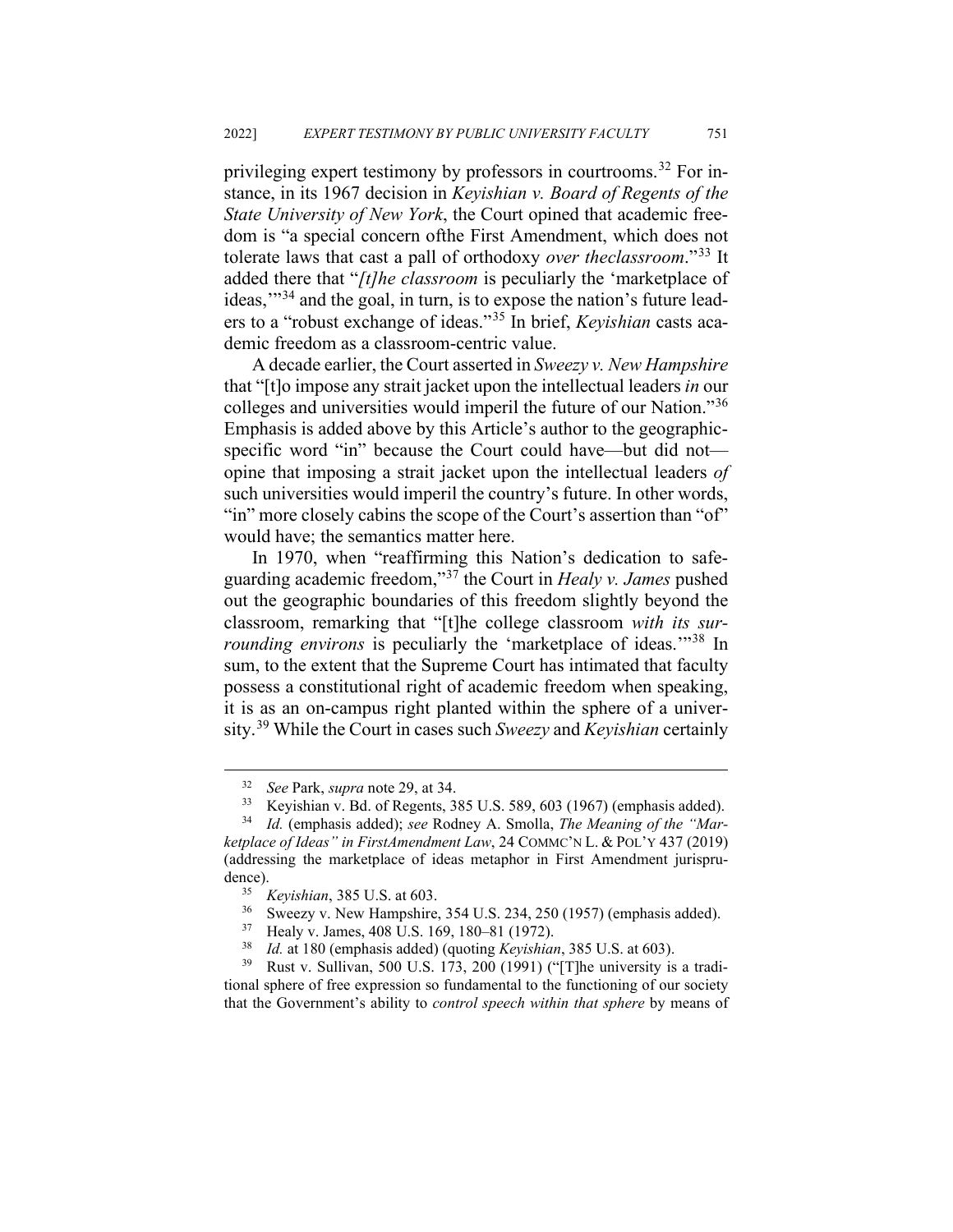752 *UNIVERSITY OF MIAMI LAW REVIEW* [Vol. 76:3

praises academic freedom, Professor Scott Bauries points out that the Court "has never used the concept of individual academic freedom in the First Amendment context as more than rhetorical make-weight."<sup>[40](#page-11-0)</sup> In brief, relying on a constitutional right of academic freedom simply is insufficient, at least standing alone, to protect professors in expert-witness testimony cases such as *Austin*. [41](#page-11-1)

#### II. HOW THE PUBLIC-EMPLOYEE SPEECH DOCTRINE GOVERNS EXPERT-WITNESS LAWSUITS

Rather than being controlled by nebulous legal conceptions of constitutional academic freedom,<sup>[42](#page-11-2)</sup> lawsuits such as *Austin* over blocking expert testimony by public university faculty as an alleged conflict of interest are better dictated by well-established First Amendment principles of public-employee speech rights.<sup>[43](#page-11-3)</sup> Those rules were fashioned by the U.S. Supreme Court in the cases of *Pickering v. Board of Education*, [44](#page-11-4) *Connick v. Myers*, [45](#page-11-5) *Garcetti v. Ceballos*, [46](#page-11-6) and *Lane v. Franks*. [47](#page-11-7) Indeed, the public-employee speech test created by the Court in *Pickering* and *Connick* was applied by the U.S. Court of Appeals for the Fifth Circuit nearly twenty-five

<span id="page-11-4"></span><span id="page-11-3"></span><sup>43</sup> *See* Frank D. LoMonte, *Putting the 'Public' Back into Public Employment: A Roadmap for Challenging Prior Restraints That Prohibit Government Employees from Speaking to the News Media*, 68 U. KAN.L.REV. 1, 7 (2019)(describing the public-employee speech doctrine framework that the Court began to fashion in *Pickering v. Board of Education*, 391 U.S. 563 (1968) as "enduring").

conditions attached to the expenditure of Government funds is restricted by the vagueness and overbreadth doctrines . . . .") (emphasis added). Presumably this right of academic freedom when teaching extends in the Zoom era to off-campus, online classrooms, even thoughsuch virtual venues are not physically situated on campus. However, that issue is beyond the scope of this Article.

<span id="page-11-0"></span><sup>40</sup> Scott R. Bauries, *Individual Academic Freedom: An Ordinary Concern of the First Amendment*, 83 MISS. L.J. 677, 678–79 (2014).

<sup>41</sup> *See* Park, *supra* note 29, at 38.

<span id="page-11-2"></span><span id="page-11-1"></span><sup>42</sup> *See* Aurora Temple Barnes, *Guns and Academic Freedom*, 53 GONZ. L. REV. 45, 49 (2017) (addressing "the nebulous world of academic freedom," and pointing out that "[t]he Supreme Court has never decided a case on the grounds of academic freedom alone. The Court created this doctrine through fervent rhetoricand expounding ideals within the dicta of cases decided on other grounds.").

<sup>44</sup> Pickering v. Board of Education, 391 U.S. 563 (1968).

<span id="page-11-5"></span><sup>45</sup> Connick v. Myers, 461 U.S. 138 (1983).

<span id="page-11-6"></span><sup>46</sup> Garcetti v. Ceballos, 547 U.S. 410 (2006).

<span id="page-11-7"></span><sup>47</sup> Lane v. Franks, 573 U.S. 228 (2014).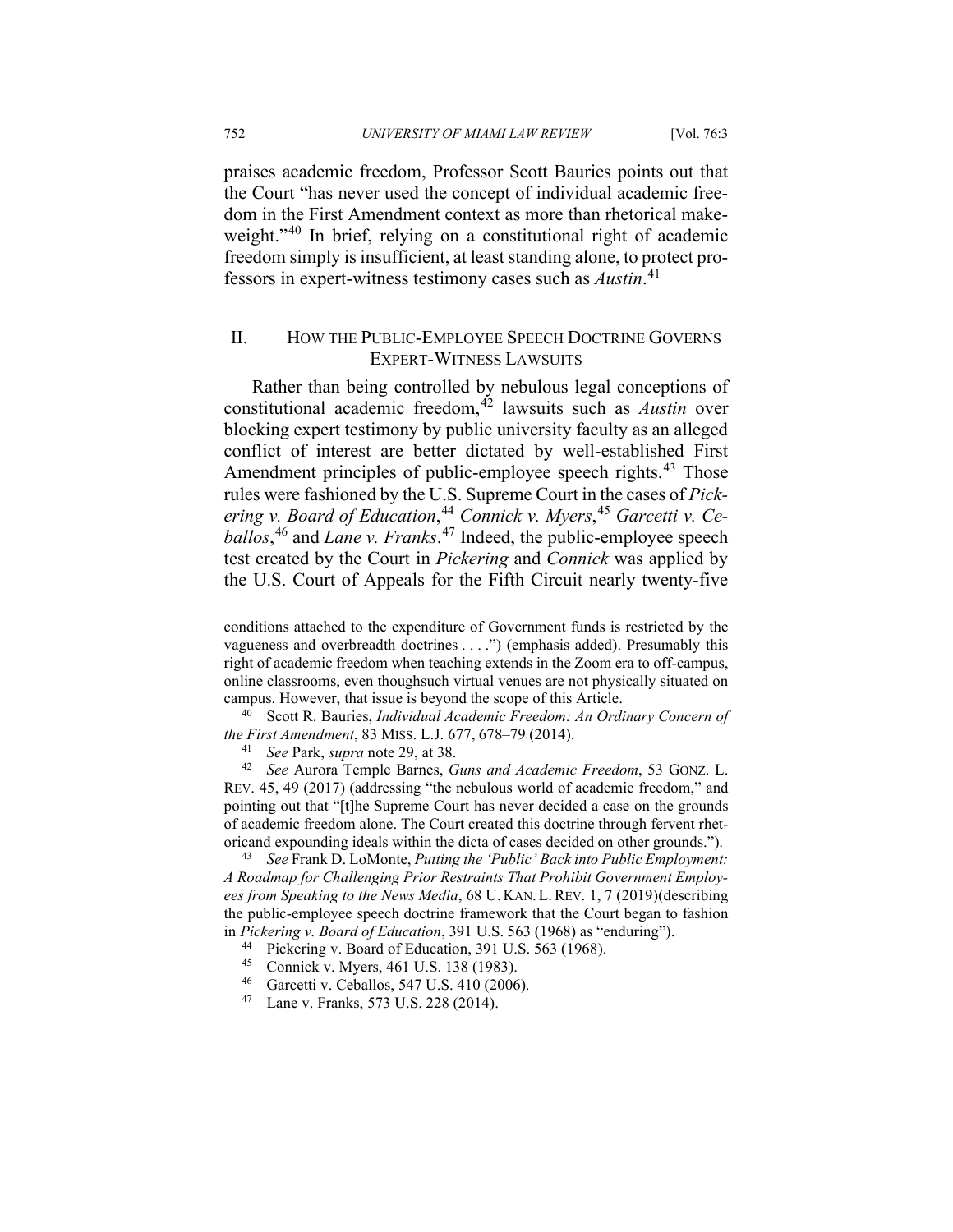years ago in the only federal appellate court decision to squarely address this issue, *Hoover v. Morales*. [48](#page-12-0)

In *Hoover*, the State of Texas asserted "that an inherent conflict of interest is created by state employees acting as or being retained as consultants or expert witnesses for the opposition in litigation against the State."[49](#page-12-1) The Fifth Circuit derided Texas's interest "in preventing state employees from speaking in a manner contrary to the State's interests" as "amorphous" and insufficient to pass First Amendment review under the *Pickering/Connick* framework.<sup>[50](#page-12-2)</sup> Despite the lawsuit having been filed by several professors and the Texas Faculty Association, the Fifth Circuit never once used the term "academic freedom" and never referenced any key Supreme Court academic-freedom rulings such as *Keyishian* and *Sweezy*. [51](#page-12-3) Simply put, *Hoover* was not resolved as an academic freedom case, but as a public-employee speech dispute.<sup>[52](#page-12-4)</sup> The Fifth Circuit left open the possibility that a less broad and more carefully crafted policy targeting expert witness testimony by public university faculty members might be permissible under the First Amendment.<sup>[53](#page-12-5)</sup>

So, how might the *Pickering-Connick* test work today in professorial expert-witness testimony cases such as *Austin v. University of Florida Board of Trustees*? First, the test affords qualified First Amendment protection to public employees when they speak as pri-vate citizens about matters of public concern.<sup>[54](#page-12-6)</sup> The threshold

<span id="page-12-0"></span><sup>48</sup> Hoover v. Morales, 164 F.3d 221 (5th Cir. 1998); *see* Robert R. Kuehn, *A Normative Analysis of the Rights and Duties of Law Professors to Speak Out*, 55 S. C. L. REV. 253, 262 (2004) (noting that the Fifth Circuit in *Hoover* "applied the *Pickering* test").

<sup>&</sup>lt;sup>49</sup> *Hoover*, 164 F.3d at 226.

<sup>50</sup> *Id.*

<span id="page-12-3"></span><span id="page-12-2"></span><span id="page-12-1"></span><sup>51</sup> *See id.* at 224 ("[the lawsuit was filed by] [c]ertain professors, who have been retained or havevolunteered on a pro bono basis to testify in various litigation against the State, and the Texas Faculty Association"). *See supra* notes 33– 40 and accompanying text (addressing *Keyishian* and *Sweezy*).

<sup>52</sup> *See id.* at 227.

<span id="page-12-5"></span><span id="page-12-4"></span><sup>53</sup> *See Hoover*, 164 F.3d at 227 ("[T]here may be occasions when the State's interest in efficient delivery of public services will be hindered by a state employee acting as an expert witness or consultant . . . . Our opinion does not foreclose consideration of rules and regulations aimed at limiting expert testimony of faculty members or other state employees which adhere to our FirstAmendment jurisprudence.").

<span id="page-12-6"></span><sup>54</sup> Garcetti v. Ceballos, 547 U.S. 410, 417–20 (2006).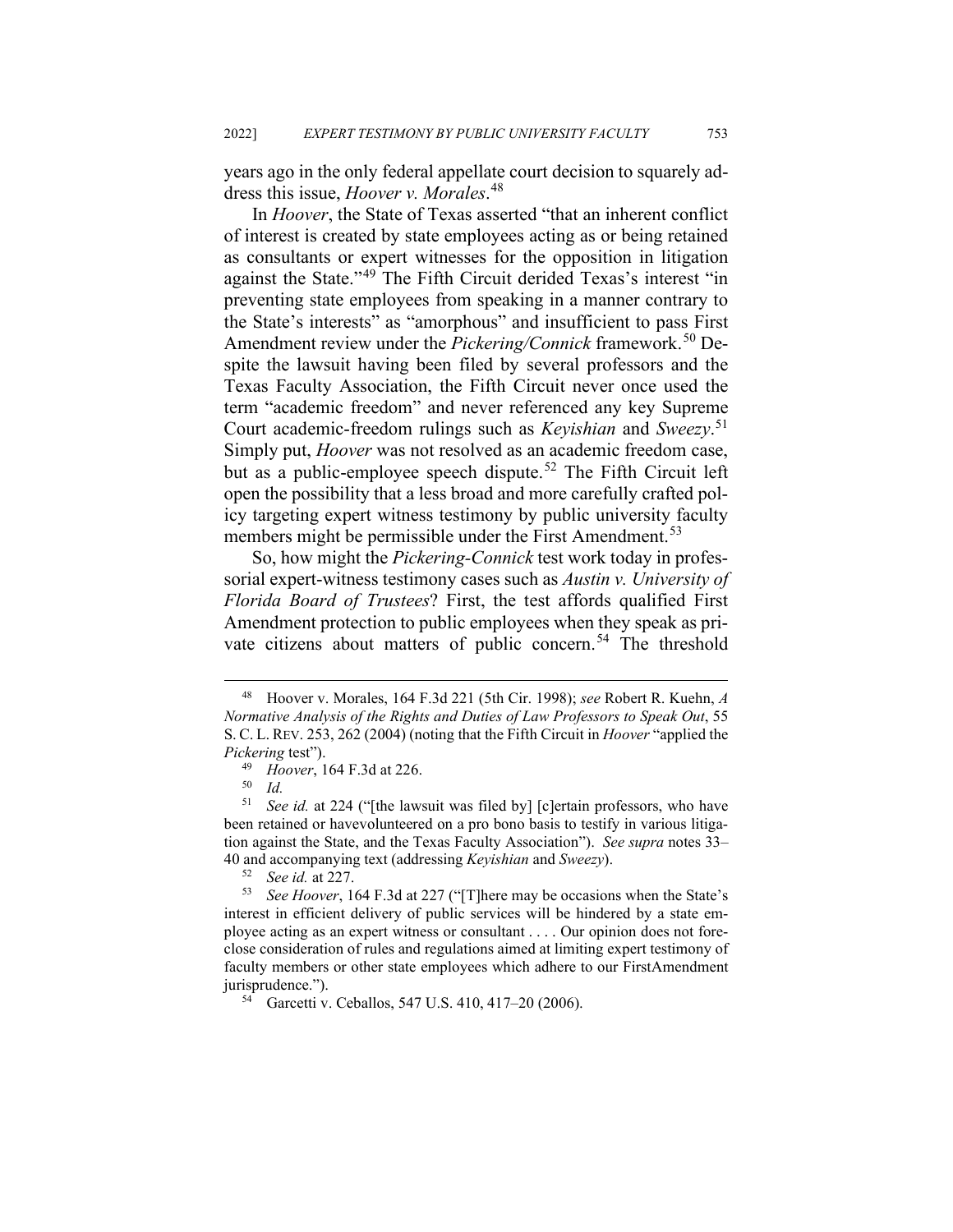question therefore is whether a public university professor who de-livers expert-witness testimony is speaking as a private citizen.<sup>[55](#page-13-0)</sup> In *Garcetti*, the Court explained that when "public employees make statements pursuant to their official duties," they are not speaking as private citizens.[56](#page-13-1) Put differently, if public employees are speaking pursuant to their official job duties, then the First Amendment's Free Speech Clause does not protect them against punishment by their government employer.[57](#page-13-2) However, because speaking as an expert witness in a lawsuit almost certainly is *not* among the official job duties of public university professors, they are speaking as private citizens when they testify as experts in such matters and thus may have First Amendment rights.<sup>[58](#page-13-3)</sup> Indeed, the Supreme Court concluded in the public-employee speech case of *Lane v. Franks* that "[t]ruthful testimony under oath by a public employee outside the scope of his ordinary job duties is speech as a citizen for First Amendment purposes."<sup>[59](#page-13-4)</sup>

The second question then becomes whether the subject matter of the lawsuit about which they are testifying is a matter of public concern. The Court today broadly defines matters of public concern to encompass speech that "can 'be fairly considered as relating to any

<span id="page-13-2"></span><sup>57</sup> *See* Caroline Mala Corbin, *Government Employee Religion*, 49 ARIZ. ST. L. J. 1193, 1198 (2017) ("Government employee speech that is made fulfilling one's job responsibilities is not protected by theFree Speech Clause. This limit was announced in 2006 by *Garcetti v. Ceballos*.").

<span id="page-13-3"></span><sup>58</sup> Although the determination of whether a public employee is speaking pursuant to his or her official jobduties is made on a case-by-case basis, this Article's author is unaware of any public university professor whose official job duties require providing expert testimony in lawsuits. *See* Lincoln v. Maketa, 880 F.3d 533, 538 (10th Cir. 2018) (noting that because "[n]o bright-line rule governs when employees are speakingas part of their official duties," courts must "conduct a practical inquiry on a case-by-case basis").

<span id="page-13-4"></span><sup>59</sup> Lane v. Franks, 573 U.S. 228, 238 (2014) ("[s]worn testimony in judicial proceedings isa quintessential example of speech as a citizen for a simple reason: Anyone who testifies in court bears anobligation, to the court and society at large, to tell the truth.").

<span id="page-13-0"></span>See id.at 418 ("The first [inquiry] requires determining whether the employee spoke as a citizen on a matter of public concern.").

<span id="page-13-1"></span><sup>56</sup> *Id.* at 421. This aspect of *Garcetti* has been criticized. *See* John E. Rumel, *Public Employee Speech: Answering the Unanswered and Related Questions in*  Lane v. Franks, 34 HOFSTRA LAB. & EMP. L. J. 243, 245 (2017) ("*Garcetti* improperly focused on the public employee's role and duties rather thanthe content of the speech").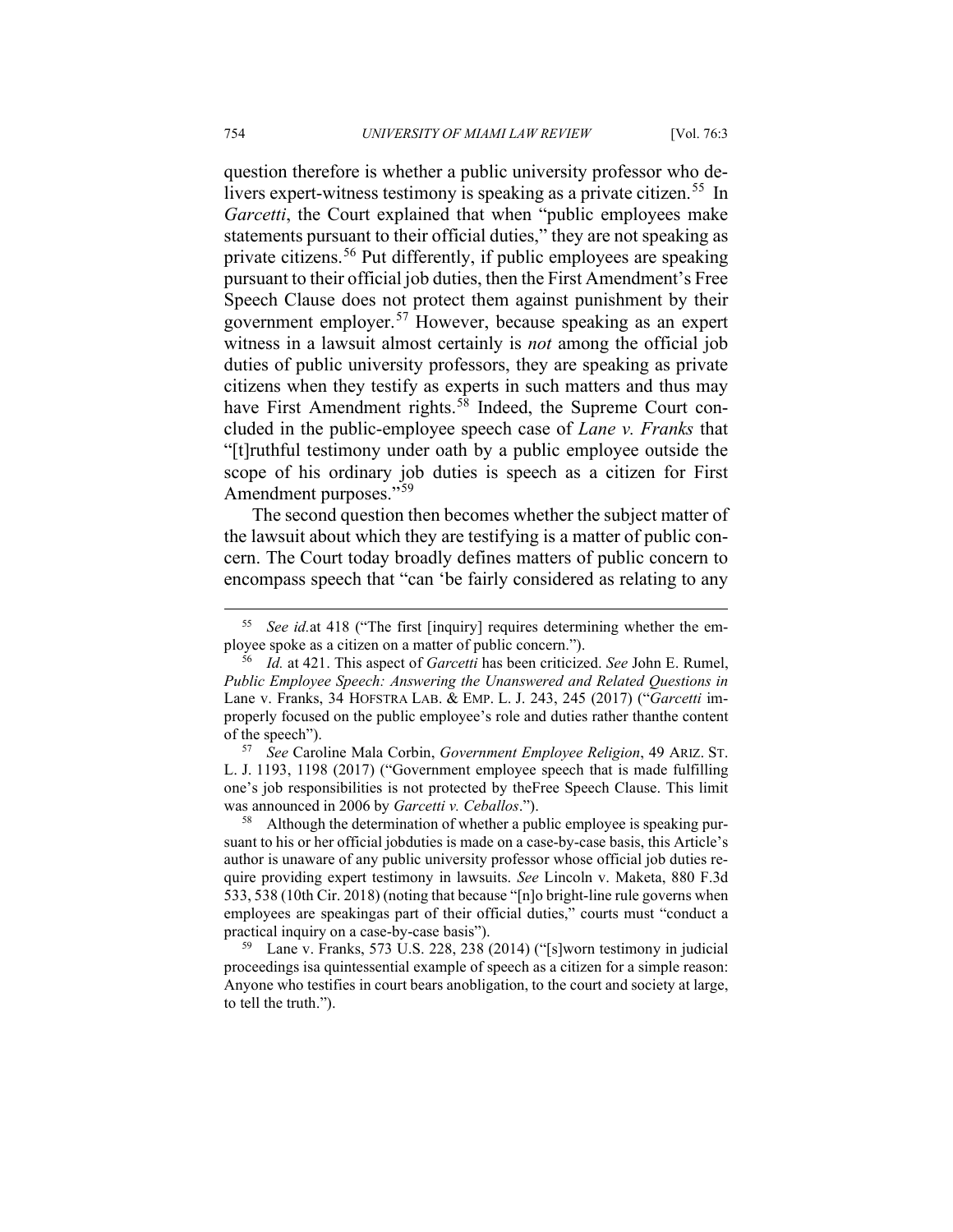matter of political, social, or other concern to the community' . . . or when it 'is a subject of legitimate news interest; that is, a subject of general interest and of value and concern to the public."<sup>[60](#page-14-0)</sup> Three factors––the content, form, and context of the speech––are used when making this determination, with no single factor controlling.<sup>[61](#page-14-1)</sup> A lawsuit challenging the constitutionality of a state statute affecting a civil right––the right to vote is the subject of the underlying lawsuit in which the three UF professors were initially barred from testifying––certainly seems to be a matter of public concern under the def-inition and factors above.<sup>[62](#page-14-2)</sup> Of course, not all lawsuits filed by public employees such as the professorial plaintiffs in *Austin* involve speech about matters of public concern.<sup>[63](#page-14-3)</sup> However, a case such as *Austin*, which pivots on testimony challenging the constitutionality of a state law, rather than expert testimony in a case centering on remedying a personal grievance, clearly focuses on a matter of pub-lic concern.<sup>[64](#page-14-4)</sup>

In situations such as *Austin* where public employees are speaking (or seek to speak) in their private capacity about matters of public concern, the employees' First Amendment rights may be vitiated under the *Pickering-Connick* framework only when the "restrictions . . . are necessary for their employers to operate efficiently

<span id="page-14-3"></span><sup>63</sup> *Compare* Ruotolo v. City of New York, 514 F.3d 184, 189–90 (2d Cir. 2008) (holding that a lawsuit filed "to redress . . . personal grievances" did not involve "speech on a matter of public concern," and adding that "[a] generalized public interest in the fair or proper treatment of public employees is not enough" to turn a lawsuit into one involving speech about a matter of public concern), *with*  Bachus v. Schenectady City Sch. Dist., 09-CV-0843, 2011 U.S. Dist. LEXIS 13444, at \*24 (N.D.N.Y. Feb. 10, 2011) ( "[W]hen a complaint concerns general problems in the work place, such as harassment or discrimination, it is a matter of public concern, regardless of whether the complainant is motivated by a personal grievance.").

<span id="page-14-4"></span><sup>64</sup> *Cf.* Oscar Renda Contracting, Inc. v. City of Lubbock, 463 F.3d 378, 383 (5th Cir. 2006) ("If the lawsuit is only a matter of personal interest to the employee, it is not considered a matter of public concern.").

<span id="page-14-0"></span> $60$  Snyder v. Phelps, 562 U.S. 443, 453 (2011) (quoting Connick v. Myers, <sup>461</sup> U.S. 138, 146 (1983)). 61 *Id.* at 453–54.

<span id="page-14-2"></span><span id="page-14-1"></span><sup>62</sup> *See supra* note 1 (describing the subject matter of the underlying lawsuit in which the three UF professors sought to testify); *see also* Adams v. Trs. of Univ. of N. Carolina-Wilmington, 640 F.3d 550, 565(4th Cir. 2011) (holding that speech about "civil rights" is a matter of public concern).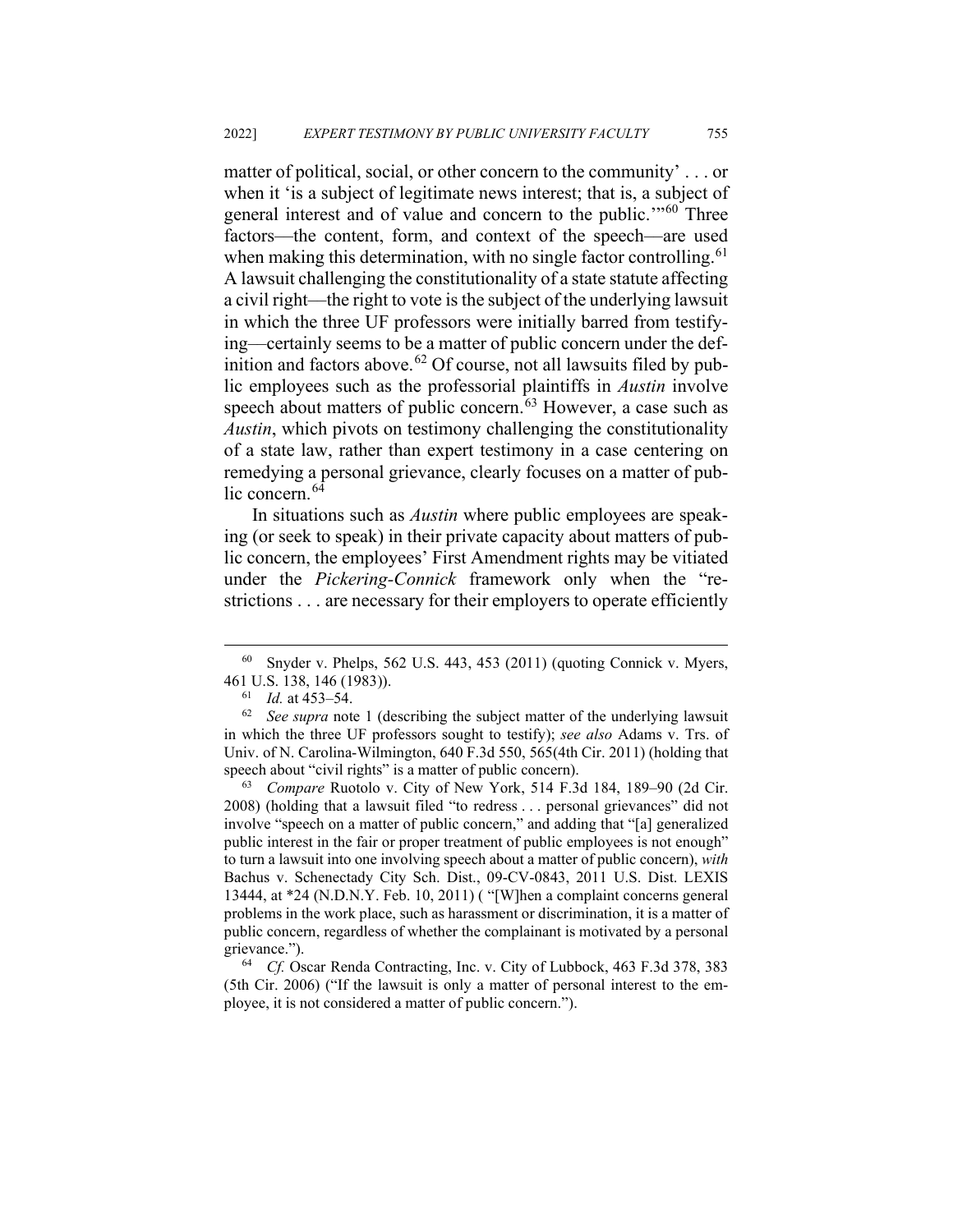and effectively."<sup>[65](#page-15-0)</sup> In other words, when public university professors speak in a private-citizen capacity as expert witnesses in lawsuits pivoting on matters of public concern, they possess First Amend-ment speech rights, but those rights are not absolute.<sup>[66](#page-15-1)</sup> They must be balanced against their university's interest in efficiently delivering its services to the public.[67](#page-15-2) As the Court wrote in *Connick*, "[t]he *Pickering* balance [methodology]requires full consideration of the government's interest in the effective and efficient fulfillment of its responsibilities to the public."[68](#page-15-3) The next Part argues that academic freedom, viewed as a constitutional value, should play an important role within the balancing-of-interests analysis in cases such as *Austin*.

### III. INJECTING ACADEMIC FREEDOM INTO THE *PICKERING-CONNICK* FRAMEWORK AS A SUBSTANTIAL INTEREST

The balancing facet of the *Pickering-Connick* test is where academic freedom should have a significant impact in expert-witness testimony scenarios such as that which sparked the 2021 lawsuit in *Austin*. [69](#page-15-4) Rather than representing a distinct legal right or doctrine, however, academic freedom is better conceptualized within the *Pickering-Connick* balancing methodology as what the Supreme Court in *Garcetti* called "a constitutional value."[70](#page-15-5) That constitutional value, as proposed here and as operationalized in expert-witness testimony scenarios, is founded upon two interests: 1) a professor's individual-level interest in self-realization when speaking to judges during litigation about their area of expertise, and 2) a collective-level public interest in receiving knowledge from a professorial expert on a matter of public concern.

<sup>&</sup>lt;sup>65</sup> Garcetti v. Ceballos, 547 U.S. 410, 419 (2006).<br><sup>66</sup> See e.g. id. at 422 ("The employees retain the

<span id="page-15-1"></span><span id="page-15-0"></span><sup>66</sup> *See, e.g., id.* at 422 ("The employees retain the prospect of constitutional protection for their contributions to the civic discourse. This prospect of protection, however, does not invest them with the right to perform their jobs however they see fit.").

<span id="page-15-5"></span><span id="page-15-4"></span><span id="page-15-3"></span><span id="page-15-2"></span><sup>67</sup> *See* Lane v. Franks, 573 U.S. 228, 237 (2014) (describing the "balancing [of] the employee's interest in such speech againstthe government's efficiency interest").

<sup>68</sup> Connick v. Myers, 461 U.S. 138, 150 (1983).

<sup>69</sup> *See infra* Part III (elaborating on this argument).

<sup>70</sup> *See Garcetti*, 547 U.S. at 425.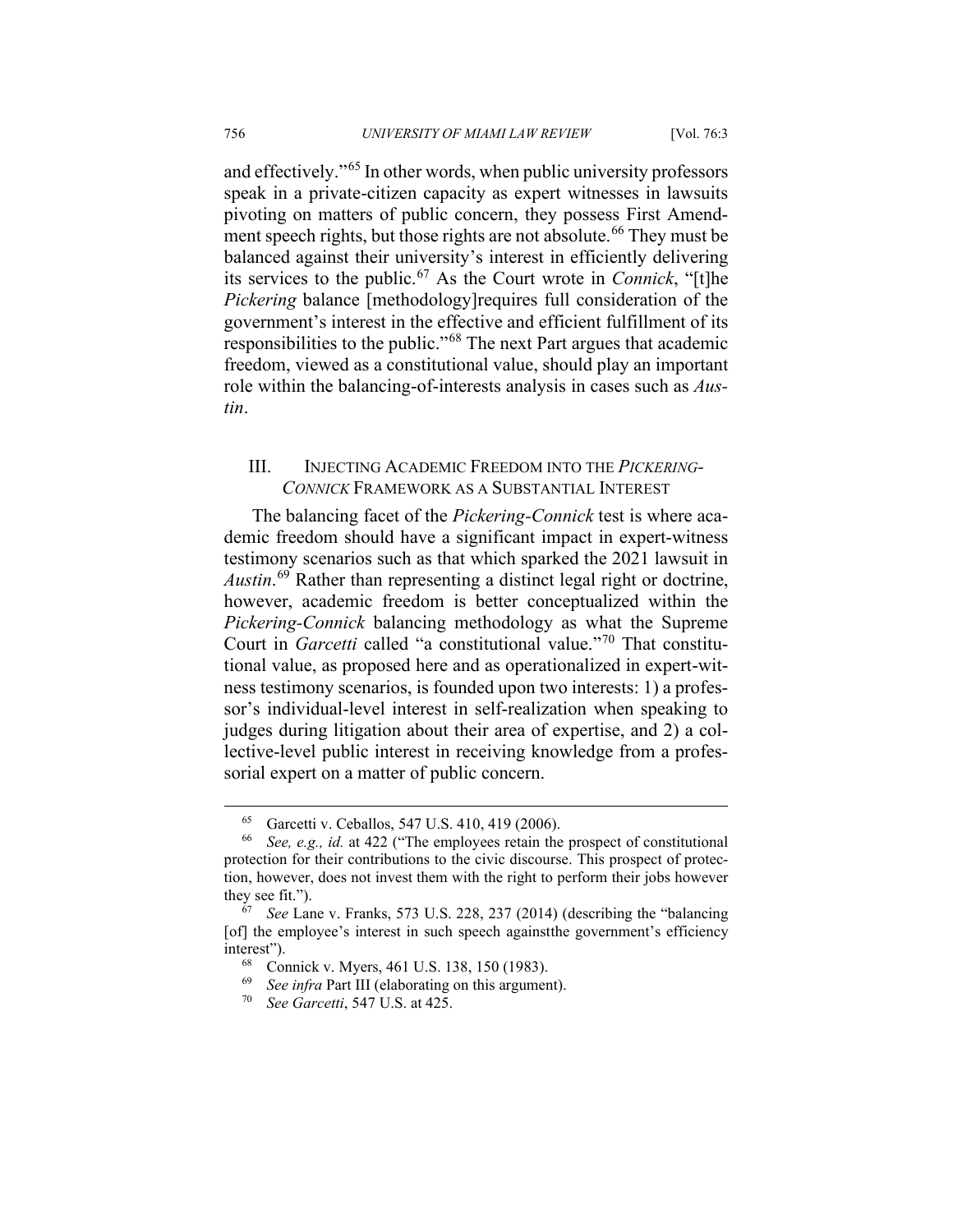The first of these interests taps into Professor Thomas Emerson's observation more than a half-century ago that "freedom of expression is essential as a means of assuring individual self-fulfillment. The proper end of man is the realization of his character and potentialities as a human being."<sup>[71](#page-16-0)</sup> Of particular importance when it comes to expert-witness testimony, Emerson stressed that "man in his capacity as a member of society has a right to share in the com-mon decisions that affect him."<sup>[72](#page-16-1)</sup> When public university professors testify as experts in lawsuits involving matters of public concern, they are participating in the democratic process by sharing their knowledge on topics that will affect both them and their communities, such as the voters' rights that are at issue in the underlying litigation giving rise to *Austin*. [73](#page-16-2) This self-realization interest benefits society at large.<sup>[74](#page-16-3)</sup> As Justice Louis Brandeis famously wrote ninetyfive years ago, the nation's founders "believed that freedom to think as you will and to speak as you think are means indispensable to the discovery and spread of political truth[.]"<sup>[75](#page-16-4)</sup>

The second interest noted above is a collective-level public interest in receiving knowledge from a professorial expert on a matter of public concern.<sup>[76](#page-16-5)</sup> This interest embraces what Robert Post calls a key "justification for the constitutional principle of academic freedom."[77](#page-16-6) It is "our democracy's need for the creation and distribution of expert knowledge"[78](#page-16-7) and the need to "safeguard the disciplinary standards by which expert knowledge is recognized and pro-duced."<sup>[79](#page-16-8)</sup> The dissemination of expert knowledge facilitates what Post calls "democratic competence."<sup>[80](#page-16-9)</sup> If a faculty member's expert-

<sup>&</sup>lt;sup>71</sup> THOMAS I. EMERSON, THE SYSTEM OF FREE EXPRESSION 6 (1970).<br><sup>72</sup> See id

<sup>72</sup> *See id.*

<span id="page-16-2"></span><span id="page-16-1"></span><span id="page-16-0"></span> $73$  Emerson stressed that such participation is another fundamental value of free speech. *See id.* at 7 ("[F]reedom of expression is essential to provide for participation in decision making by allmembers of society.").

*See id.* at 7–8.

<sup>75</sup> Whitney v. California, 274 U.S. 357, 375 (1927) (Brandeis, J., concurring).

<span id="page-16-8"></span><span id="page-16-7"></span><span id="page-16-6"></span><span id="page-16-5"></span><span id="page-16-4"></span><span id="page-16-3"></span><sup>76</sup> *See generally* Robert Post, *Why Bother with Academic Freedom?*, 9 FIU L. REV. 9 (2013) (proposing that expert knowledge is itself valuable to society, "regardless of whether it involves a matter of public concern").

<sup>77</sup> *Id.* at 14.

 $\frac{78}{79}$  *Id.* 

<span id="page-16-9"></span> $\frac{79}{80}$  *Id.* at 15.

<sup>80</sup> *See* POST, *supra* note 13, at 61–62.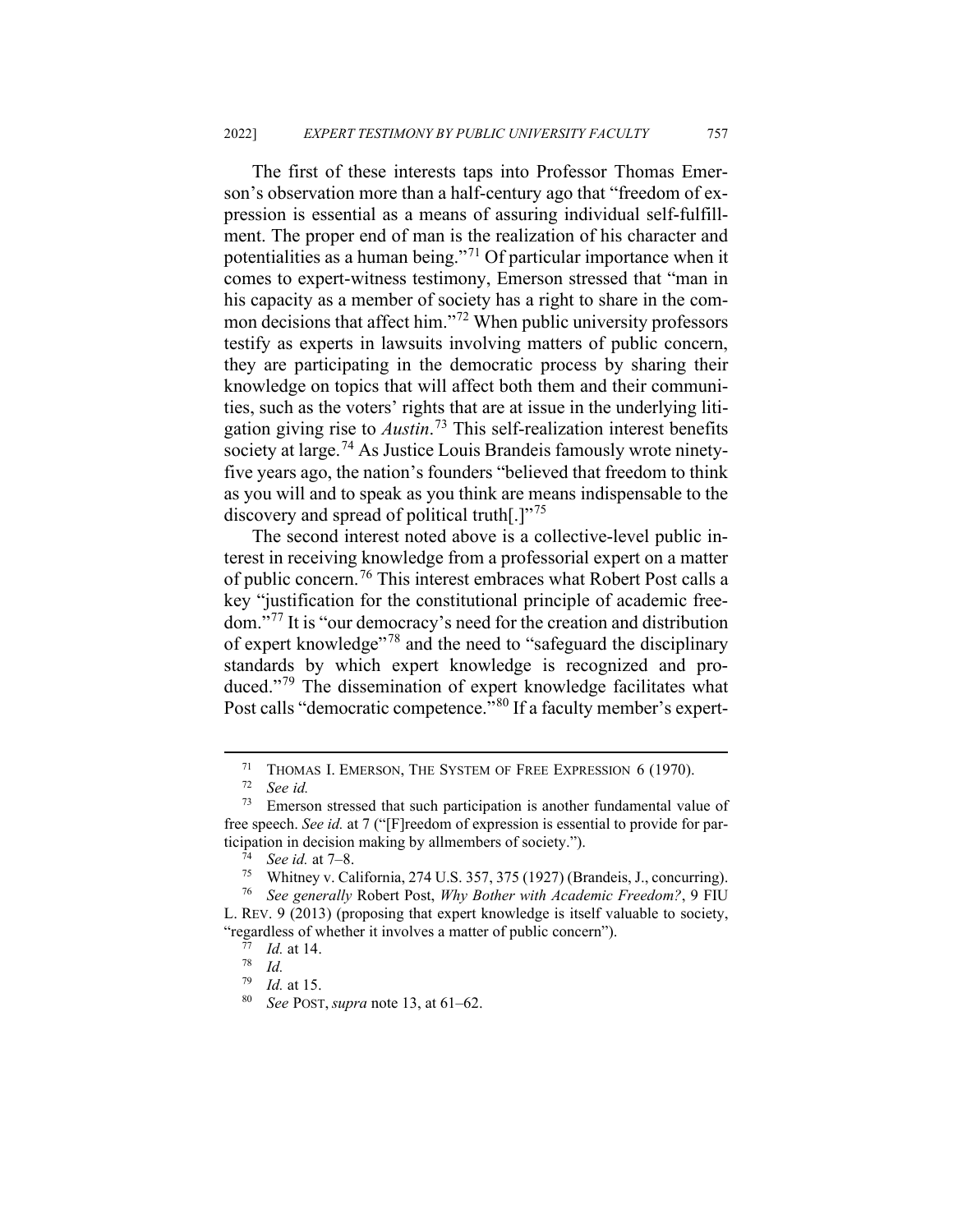witness testimony is grounded in their peer-reviewed research that is published within their discipline, then this interest seems particularly strong in permitting them to testify. $81$  To wit, the Supreme Court in the 2014 public-employee speech case of *Lane v. Franks*  stressed that the public has an interest in receiving speech from in-formed public employees.<sup>[82](#page-17-1)</sup>

Testimony by public university professors in lawsuits challenging the constitutionality of state laws seemingly enhances the decision-making skills of judges. $83$  It does so by providing them with expert knowledge regarding the issue on which they must rule. $84$ Judges, of course, may freely reject expert knowledge conveyed by professors; that is their prerogative.<sup>[85](#page-17-4)</sup> Yet, the judges' decisions inevitably will affect democracy in cases such as that underlying the dispute in *Austin* where the right to vote hangs in the balance.<sup>[86](#page-17-5)</sup> When judges wield the power of judicial review to strike down laws for violating the U.S. Constitution, the interest in making available to them expert knowledge conveyed by professors seemingly is paramount.[87](#page-17-6)

<span id="page-17-6"></span><sup>87</sup> *See* POST, *supra* note 13, at 79 ("The justification for deference [to faculty] is that courts are not well equipped to second-guess the exercise of professional

<span id="page-17-0"></span><sup>&</sup>lt;sup>81</sup> *Id.* at 77 ("the First Amendment value at stake in academic freedom of research and publication is democratic competence. The value encompasses *both*  the ongoing health of universities as institutions that promote the grown of disciplinary knowledge *and* the capacity of individual scholars to promote and disseminate the results of disciplinary inquiry.").

<span id="page-17-1"></span><sup>82</sup> *See* Lane v. Franks, 573 U.S. 228, 236 (2014) ("'The interest at stake is as much the public's interest inreceiving informed opinion as it is the employee's own right to disseminate it.'") (quoting City of San Diego v. Roe, 543 U.S. 77, 82  $(2004)$ ).

<span id="page-17-2"></span><sup>83</sup> *See* Marcello Gabaordi, *How Judges Can Think: The Use of Expert's Knowledge as Proof in Civil Proceedings*, 18 GLOB. JURIST 1, 23 (2018) ("[T]he judge largely adapts its conclusion on scientific or technical issues to the expert's opinion.").

<span id="page-17-3"></span><sup>84</sup> *See id.* at 2 ("[W]hen the judge is called upon to consider a question of fact involving a certain amount of *technical or scientific* complexity, . . . the expert's opinion need generally to be heard.").

<span id="page-17-4"></span><sup>85</sup> *See id.* at 23 ("It is certainly true that the judge may potentially disregard the expert's opinion.").

<span id="page-17-5"></span>*Cf.* Burson v. Freeman, 504 U.S. 191, 198 (1992) (noting the "particularly difficult" First Amendment issues involving "the right to engage in political discourse with the right to vote—a right at the heart of our democracy").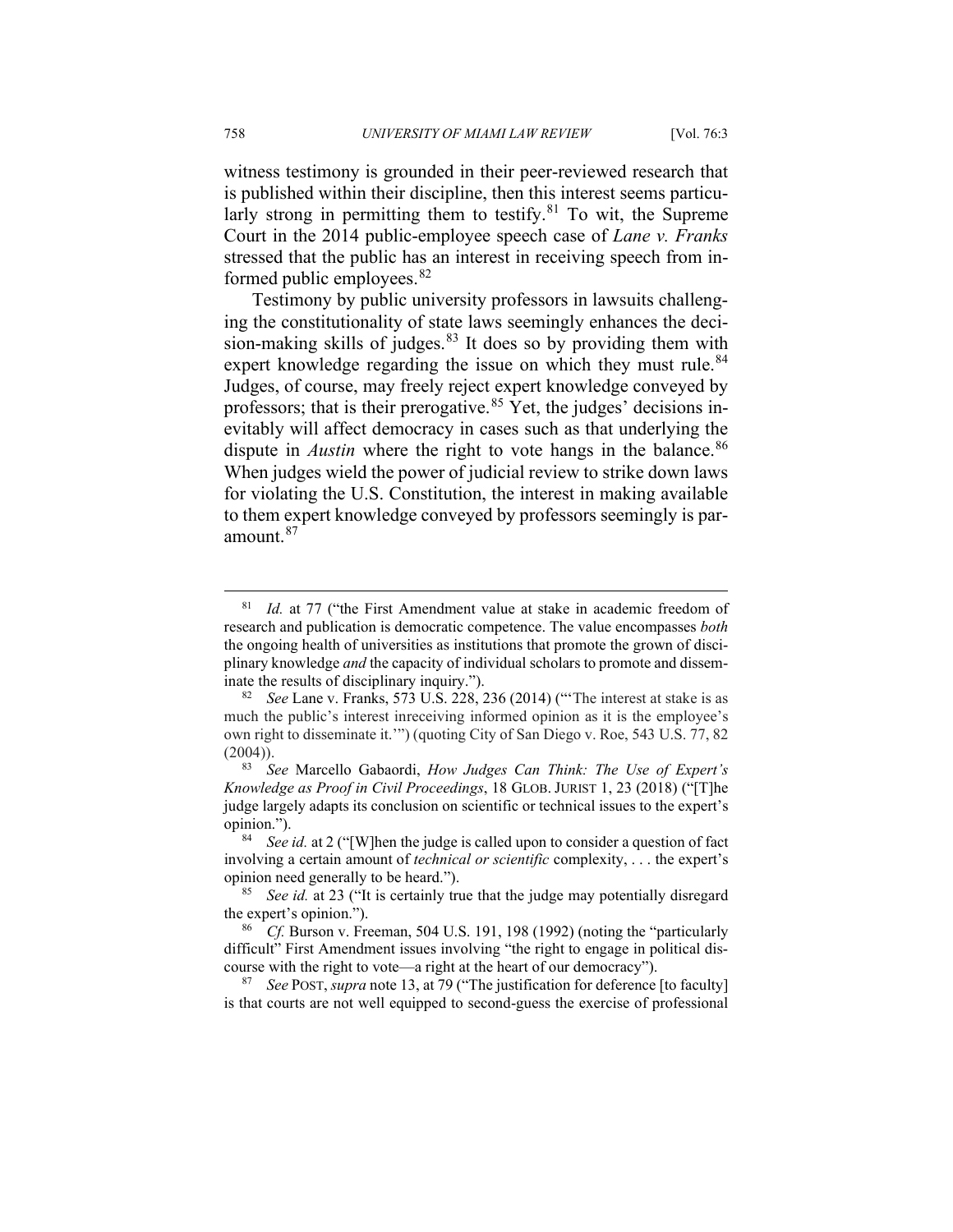The chain of logic that this Article propounds here optimally unspools as follows: Academic expertise, when conveyed via professorial testimony, facilitates judicial competence. This, in turn, facilitates wise decisions that affect a democratic society and its citizens, thereby serving the collective-level public interest. Wise judicial opinions therefore represent the public manifestation of democratic competence that can flow from a professor's testimony.

Post asserts that "[t]he value of democratic competence is undermined whenever the state acts to interrupt the communication of disciplinary knowledge that might inform the creation of public opinion."[88](#page-18-0) This sentiment translates rather neatly, with minor reordering and word substitutions, to cases such as *Austin* as: When a public university (i.e., the state) bars its professors from communicating as expert witnesses their disciplinary knowledge that might inform the creation of judicial opinion, this interruption of commu-nication undermines the value of democratic competence.<sup>[89](#page-18-1)</sup>

In sum, two interests underlying professorial expert-witness testimony––self-realization and democratic competence––meld together, giving rise to the constitutional value of academic freedom in cases such as *Austin*. [90](#page-18-2) This constitutional value should be afforded substantial weight in favor of expert testimony by courts in the *Pickering-Connick* framework when balanced against a public university's interest in efficiently and effectively providing its ped-agogical and research services to the public.<sup>[91](#page-18-3)</sup> Put slightly differently, the constitutional value of academic freedom in expert-witness testimony cases is founded on two interests––*a right to speak*  (a professor's right of self-realization as a speaker) and *a right to receive speech* (a right of judges to receive knowledge to help them reach wise and informed decisions affecting matters of public concern)––that should be weighed heavily within the traditional First

scholarly standards that advance the constitutional value of democratic competence in the context of university scholarship.").

*Id.* at 61.

<span id="page-18-1"></span><span id="page-18-0"></span><sup>89</sup> *See* Complaint at 7–10, Austin v. Univ. of Fla. Bd. of Trs., 2022 WL 195612 (N.D. Fla. Jan. 21, 2022) (No. 1:21-CV-00184).

See supra notes 71–89 and accompanying text.

<span id="page-18-3"></span><span id="page-18-2"></span><sup>91</sup> *See supra* notes 67–69 and accompanying text (discussing the *Pickering-Connick* balancing test in expert-witness testimony cases).